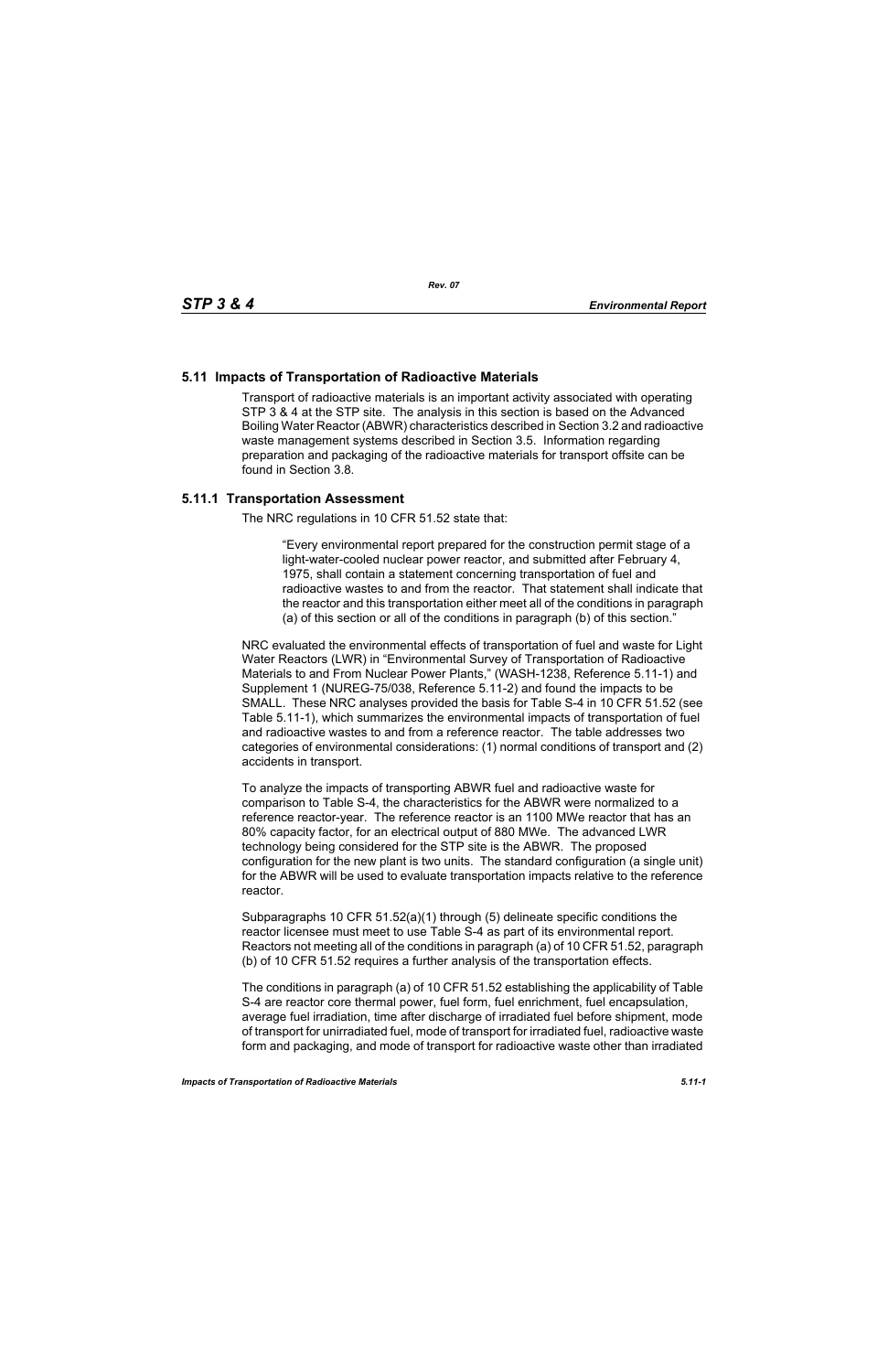fuel. The following subsections describe the characteristics of the ABWR relative to the conditions of 10 CFR 51.52 for use of Table S-4.

# **5.11.1.1 Reactor Core Thermal Power**

Subparagraph 10 CFR 51.52(a)(1) requires that the reactor have a core thermal power level not exceeding 3800 megawatts. The reference ABWR has a thermal power rating of 3926 MWt (Reference 5.11-3) and exceeds this condition.

The core power level was established as a condition because, for the LWRs being licensed when Table S-4 was promulgated, higher power levels typically indicated the need for more fuel and therefore more fuel shipments than were evaluated for Table S-4. This is not the case for the new LWR designs due to the higher unit capacity and higher burnup for these reactors. The annual fuel reloading for the reference reactor analyzed in WASH-1238 was 30 metric tons of uranium (MTU). The annual fuel loading for the ABWR is approximately 42 MTU. When normalized to equivalent electric output, the annual fuel requirement for the ABWR is approximately 29 MTU, roughly equal to that of the reference LWR.

# **5.11.1.2 Fuel Form**

Subparagraph 10 CFR 51.52(a)(2) requires that the reactor fuel be in the form of sintered uranium dioxide (UO2) pellets. The reference ABWR uses a sintered UO2 pellet fuel form (Reference 5.11-3) and meets this condition.

# **5.11.1.3 Fuel Enrichment**

Subparagraph 10 CFR 51.52(a)(2) requires that the reactor fuel have a U-235 enrichment not exceeding four percent by weight. For the ABWR, the enrichment of the initial core averages approximately 2.2% (Reference 5.11-3) and the average for reloads is approximately 3.2%. The ABWR fuel meets the four percent U-235 condition.

# **5.11.1.4 Fuel Encapsulation**

Subparagraph 10 CFR 51.52(a)(2) requires that the reactor fuel pellets be encapsulated in Zircaloy rods. The ABWR fuel uses Zircaloy-2 cladding (Reference 5.11-3) and meets this condition.

# **5.11.1.5 Average Fuel Irradiation**

Subparagraph 10 CFR  $51.52(a)(3)$  requires that the average burnup not exceed 33,000 MW-days per MTU. The average burnup is 32,300 MW-days per MTU for the ABWR, which meets this condition.

# **5.11.1.6 Time after Discharge of Irradiated Fuel before Shipment**

Subparagraph 10 CFR 51.52(a)(3) requires that no irradiated fuel assembly be shipped until at least 90 days after it is discharged from the reactor. The WASH-1238 analysis for Table S-4 assumes 150 days of decay time before shipment of any irradiated fuel assemblies. NUREG/CR-6703 (Reference 5.11-4), which updated this analysis to extend Table S-4 to burnups of up to 62,000 MW-days per MTU, assumes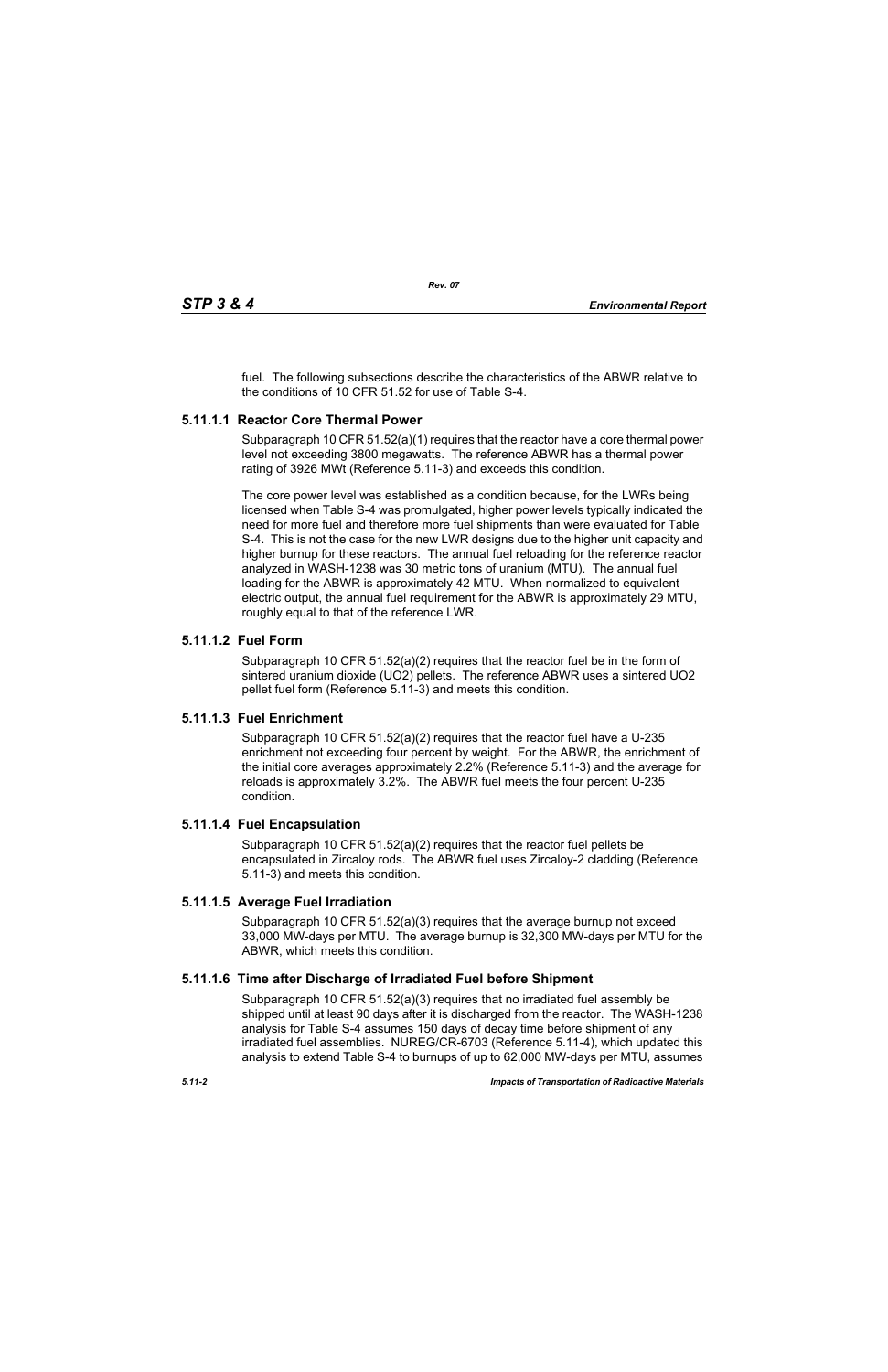a minimum of five years between removal from the reactor and shipment. Five years is the minimum decay time expected before shipment of irradiated fuel assemblies. The U.S. Department of Energy's (DOE's) contract for acceptance of spent fuel, as set forth in 10 CFR 961, Appendix E, requires a five-year minimum cooling time. In addition, NRC specifies five years as the minimum cooling period when it issues certificates of compliance for casks used for shipment of power reactor fuel (Reference 5.11-5). As described in Section 3.5, the ABWR units will have storage capacity exceeding that needed to accommodate five-year cooling of irradiated fuel prior to transport off site. The ABWR meets the minimum 90-day storage condition.

# **5.11.1.7 Radioactive Waste Form and Packaging**

Subparagraph 10 CFR 51.52(a)(4) requires that, with the exception of spent fuel, radioactive waste shipped from the reactor be packaged and in a solid form. As described in Subsection 3.5.4, STPNOC will process to a solid form, if required, and package the radioactive waste generated by the ABWR. STPNOC will comply with NRC (10 CFR 71) and DOT (49 CFR 173 and 178) packaging and transportation regulations for the shipment of radioactive material. Therefore, the ABWR meets this condition.

# **5.11.1.8 Transportation of Unirradiated Fuel**

Subparagraph 10 CFR 51.52(a)(5) requires that unirradiated fuel be shipped to the reactor site by truck. Fuel is currently transported to STP 1 & 2 by truck. STPNOC will receive fuel via truck shipments for STP 3 & 4.

Table S-4 includes a condition that the truck shipments not exceed 73,000 pounds as governed by federal or state gross vehicle weight restrictions. The fuel shipments to the STP site will comply with federal and state weight restrictions. Therefore, the ABWR meets this condition.

# **5.11.1.9 Transportation of Irradiated Fuel**

Subparagraph 10 CFR 51.52(a)(5) allows for truck, rail, or barge transport of irradiated fuel. DOE is responsible for spent fuel transportation from reactor sites to the repository and will make the decision on transport mode as specified in 10 CFR 961. For the impacts analysis described in Subsection 5.11.2, STP assumed that all spent fuel shipments will be made using legal weight trucks, which is a conservative assumption for this analysis. Therefore, the ABWR meets this condition.

# **5.11.1.10 Transportation of Radioactive Waste other than Irradiated Fuel**

Subparagraph 10 CFR 51.52(a)(5) requires that the mode of transport of radioactive waste other than irradiated fuel be either truck or rail. STPNOC will ship this radioactive waste from the ABWR units by truck.

Radioactive waste shipments are subject to a weight limitation of 73,000 pounds per truck. Radioactive waste from the ABWR will comply with federal or state weight restrictions. Therefore, the ABWR meets this condition.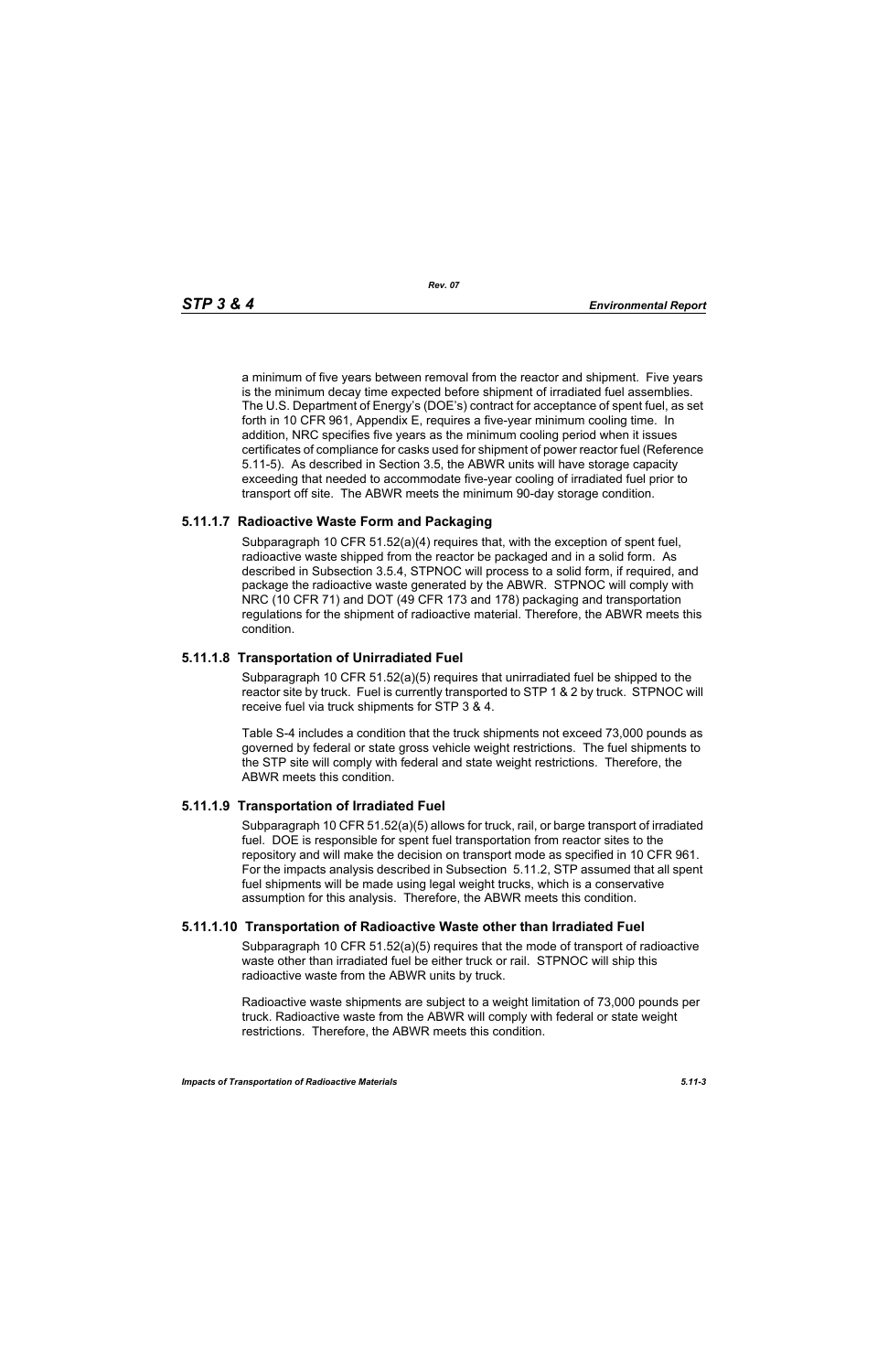# **5.11.1.11 Number of Truck Shipments**

Table S-4 limits traffic density to less than one truck shipment per day or three rail cars per month. STP has estimated the number of truck shipments that will be required assuming that all radioactive materials (fuel and waste) are received at the site or transported offsite via truck.

Table 5.11-2 summarizes the number of truck shipments of unirradiated fuel. The table also normalizes the number of shipments to the electrical output for the reference reactor analyzed in WASH-1238. When normalized for electrical output, the number of truck shipments of unirradiated fuel for the ABWR is approximately equal to the number of truck shipments estimated for the reference LWR.

For the ABWR, the initial core load is approximately 151 MTU per unit and the annual reload requirements are estimated at approximately 42 MTU per year per unit. This equates to about 872 fuel assemblies in the initial core (assuming 0.17388 MTU per fuel assembly) and 244 fuel assemblies per year for refueling. The fuel assemblies would be packaged two per container. Truck shipments would be able to accommodate 14 containers for a total of 28 fuel assemblies per shipment. The capacity of a truck shipment would be the same for the initial core and the reloads.

The numbers of spent fuel shipments were estimated as follows. For the reference LWR analyzed in WASH-1238, NRC assumed that 60 shipments per year will be made, each carrying 0.5 MTU of spent fuel. This amount is equivalent to the annual refueling requirement of 30 MTU per year for the reference LWR. For this transportation analysis, STP assumed that it would also ship spent fuel from the ABWR at a rate equal to the annual refueling requirement. The shipping cask capacities used to calculate annual spent fuel shipments were assumed to be the same as those for the reference LWR (0.5 MTU per legal weight truck shipment). This results in 85 shipments per year for one ABWR. After normalizing for electrical output, the number of spent fuel shipments is 59 per year for the ABWR. The normalized spent fuel shipments for the ABWR would be approximately the same as the reference reactor that was the basis for Table S-4.

Table 5.11-3 presents estimates of annual waste volumes and numbers of truck shipments. The values are normalized to the reference LWR analyzed in WASH-1238. The normalized annual waste volumes and waste shipments for the ABWR will be less than the reference reactor that was the basis for Table S-4.

The normalized total numbers of truck shipments of fuel and radioactive waste to and from the reactor are estimated at 96 per year for the ABWR. These radioactive material transportation estimates are well below the one truck shipment per day condition given in 10 CFR 51.52, Table S-4. Doubling the estimated number of truck shipments to account for empty return shipments still results in number of shipments well below the one-shipment-per-day condition. Therefore, the ABWR meets this condition.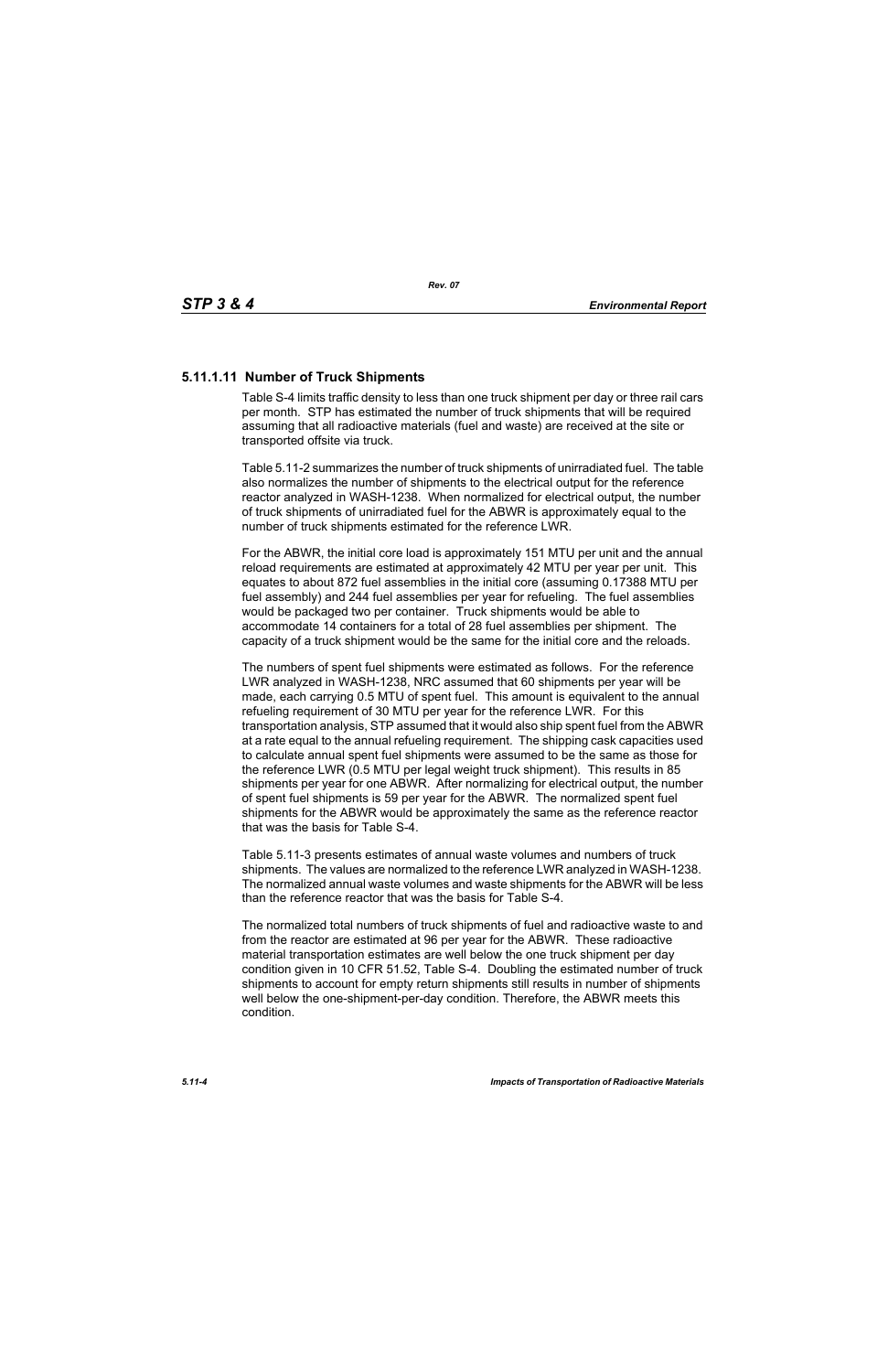# **5.11.1.12 Summary**

Table 5.11-4 summarizes the reference conditions in paragraph (a) of 10 CFR 51.52 for use in Table S-4, and the values for the ABWR. The ABWR does not meet the condition for rated thermal power. Therefore, Subsection 5.11.2 and Section 7.4 present additional analyses of fuel transportation effects for normal conditions and accidents, respectively. Transportation of radioactive waste is consistent with the conditions assumed in References 5.11-1 and 5.11-2 and no further analysis is required.

# **5.11.2 Incident-Free Transportation Impacts Analysis**

Environmental impacts of incident-free transportation of fuel are discussed in this section. Transportation accidents are discussed in Section 7.4.

NRC analyzed the transportation of radioactive materials in its assessments of environmental impacts for the proposed/approved ESP sites at North Anna, Clinton, and Grand Gulf (Reference 5.11-6, 5.11-7, and 5.11-8). The NRC analyses were reviewed for guidance in assessing transportation impacts for the ABWR units at the STP site.

# **5.11.2.1 Transportation of Unirradiated Fuel**

Table S-4 of 10 CFR 51.52 includes conditions related to radiological doses to transport workers and members of the public along transport routes. These doses, based on calculations in WASH-1238, are a function of the radiation dose rate emitted from the unirradiated fuel shipments, the number of exposed individuals and their locations relative to the shipment, the time of transit (including travel and stop times), and the number of shipments to which the individuals are exposed. In its assessments of environmental impacts for proposed ESP sites, NRC calculated the radiological dose impacts of unirradiated fuel transportation using the RADTRAN 5 computer code. The RADTRAN 5 calculations estimated worker and public doses associated with annual shipments of unirradiated fuel.

One of the key assumptions in WASH-1238 for the reference LWR unirradiated fuel shipments is that the radiation dose rate at one meter from the transport vehicle is about 0.1 millirem per hour. This assumption was also used by NRC to analyze advanced LWR unirradiated fuel shipments for the proposed ESP sites. This assumption is reasonable for all of the advanced LWR types because the fuel materials will all be low-dose-rate uranium radionuclides and will be packaged similarly (inside a metal container that provides little radiation shielding). The per-shipment dose estimates are "generic" (i.e., independent of reactor technology) because they were calculated based on an assumed external radiation dose rate rather than the specific characteristics of the fuel or packaging. Thus, the results can be used to evaluate the impacts for any of the advanced LWR designs. Other input parameters used in the NRC radiation dose analysis for advanced LWR unirradiated fuel shipments are summarized in Table 5.11-5. The results for this "generic" fresh fuel shipment based on the RADTRAN 5 analyses are as follows: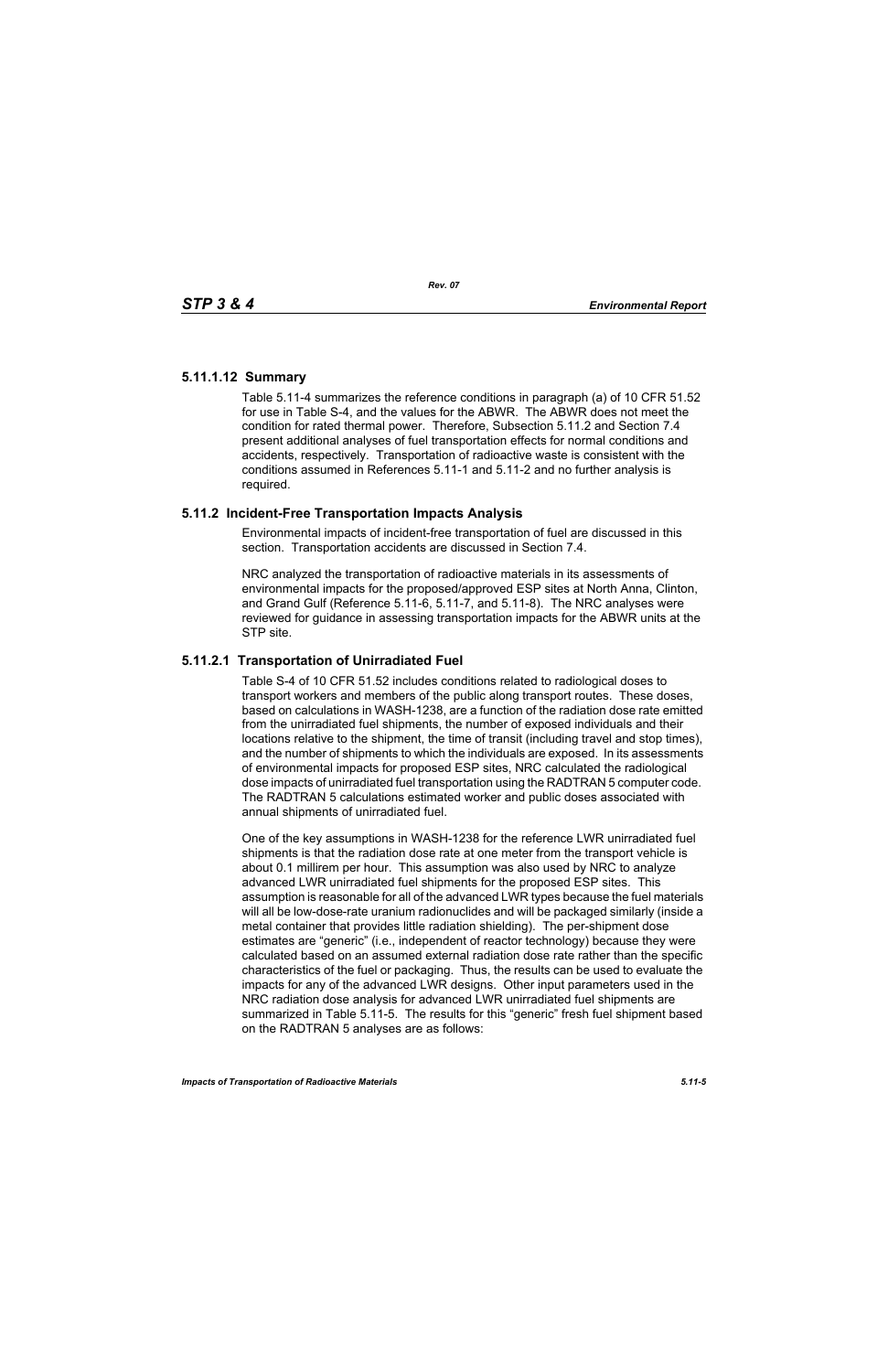| <b>Population Component</b>                                              | <b>Dose</b>                          |
|--------------------------------------------------------------------------|--------------------------------------|
| Transport workers                                                        | 0.00171 person-rem/shipment          |
| General public (Onlookers – persons at stops<br>and sharing the highway) | 0.00665 person-rem/shipment          |
| General public (Along Route – persons living<br>near a highway)          | 1.61 x $10^{-4}$ person-rem/shipment |

From a review of the NRC analysis, it was concluded that these unit dose values could be used to estimate the impacts of transporting unirradiated fuel to an ABWR at the STP site. Based on the parameters used in the analysis, these per-shipment doses are expected to conservatively estimate the impacts for fuel shipments to a site in the STP region of interest. For example, the average shipping distance of 2000 miles used in the NRC analyses is likely to exceed the shipping distance for fuel deliveries to the STP site. The fuel shipments are expected to originate at a fabrication facility located in Columbia, South Carolina and travel less than 1200 miles to the STP site.

The unit dose values were combined with the average annual shipments of unirradiated fuel to calculate annual doses to the public and workers that can be compared to Table S-4 conditions. The numbers of unirradiated fuel shipments were normalized to the reference reactor analyzed in WASH-1238. The numbers of shipments per year were obtained from Table 5.11-2. The results are presented in Table 5.11-6. As shown, the calculated radiation doses for transporting unirradiated fuel to the STP site are a small fraction of the Table S-4 conditions that apply to all radioactive materials transportation.

Although radiation may cause cancers at high doses and high dose rates, currently there are no data that unequivocally establish the occurrence of cancer following exposures to low doses, below about 10 rem. However, radiation protection experts conservatively assume that any amount of radiation may pose some risk of causing cancer or a severe hereditary effect and that the risk is higher for higher radiation exposures. Therefore, a linear, no-threshold dose response relationship is used to describe the relationship between radiation dose and detriments such as cancer induction. Simply stated, any increase in dose, no matter how small, results in an incremental increase in health risk. This theory is accepted by the NRC as a conservative model for estimating health risks from radiation exposure, recognizing that the model may overestimate those risks. A recent review by the National Academy of Sciences Committee to Assess Health Risks from Exposure to Low Levels of Ionizing Radiation supports the linear no-threshold model (Reference 5.11-9).

Based on this model, the risk to the public from radiation exposure is estimated using the nominal probability coefficient for total detriment (730 fatal cancers, nonfatal cancers, and severe hereditary effects per million person-rem) from International Commission on Radiation Protection Publication 60 (Reference 5.11-10). All the public collective doses presented in Table 5.11-6 are less than 0.1 person-rem per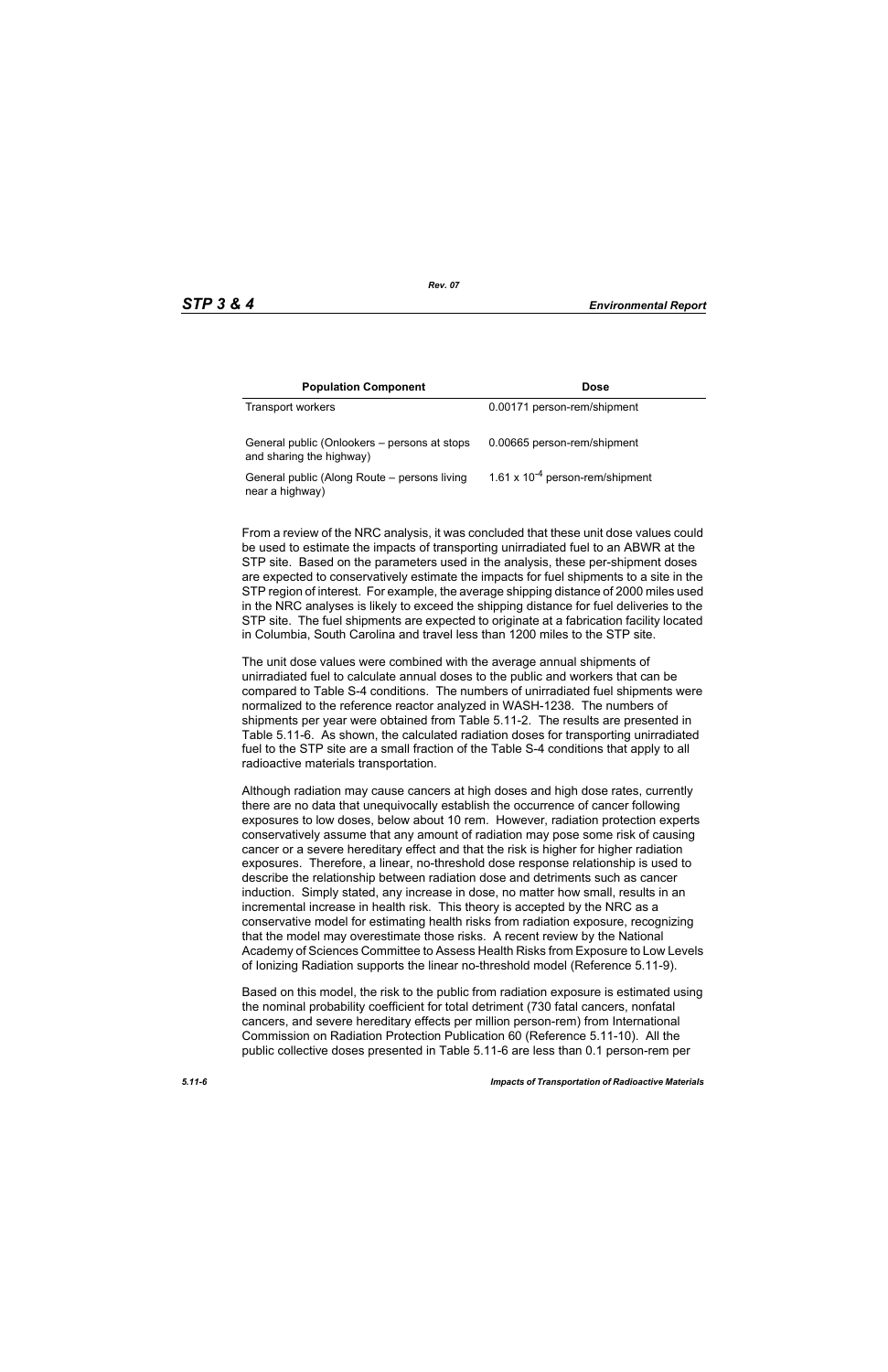year. Therefore, the total detriment estimates associated with these doses will all be less than  $1 \times 10-4$  fatal cancers, nonfatal cancers, and severe hereditary effects per year. These risks are very small compared to the fatal cancers, nonfatal cancers, and severe hereditary effects that the same population will incur annually from exposure to natural sources of radiation.

# **5.11.2.2 Transportation of Spent Fuel**

This section provides the environmental impacts of transporting spent fuel from the STP site to a spent fuel disposal facility, using Yucca Mountain, Nevada as a possible location for a geologic repository. The impacts of the transportation of spent fuel to a potential repository in Nevada provides a reasonable bounding estimate of the transportation impacts to a monitored retrievable storage facility because of the distances involved and the representative exposure of members of the public in urban, suburban, and rural areas (Reference 5.11-6, 5.11-7, and 5.11-8).

Incident-free transportation refers to transportation activities in which the shipments reach their destination without releasing any of their radioactive cargo to the environment. Impacts from these shipments will be from the low levels of radiation that penetrate the heavily shielded spent fuel shipping cask. Radiation doses will occur to (1) persons residing along the transportation corridors between the STP site and the proposed repository, (2) persons in vehicles passing a spent-fuel shipment, (3) persons at vehicle stops for refueling, rest, and vehicle inspections, and (4) transportation crew workers.

This analysis is based on shipment of spent fuel by legal-weight trucks in casks with characteristics similar to casks currently available (i.e., massive, heavily shielded, cylindrical metal pressure vessels). Each shipment is assumed to consist of a single shipping cask loaded on a modified trailer. These assumptions are consistent with assumptions made in evaluating the environmental impacts of spent fuel transportation in Addendum 1 to NUREG-1437 (Reference 5.11-5). As discussed in NUREG-1437, these assumptions are conservative because the alternative assumptions involve rail transportation or heavy-haul trucks, which will reduce the overall number of spent fuel shipments.

The environmental impacts of spent fuel transportation were estimated using the RADTRAN 5 computer code (Reference 5.11-11). This analysis assumed the spent fuel will be transported by legal weight trucks to the potential Yucca Mountain repository over designated highway route-controlled quantity (HRCQ) routes. The route used for this analysis of the STP site is similar to the STP-Yucca Mountain legal weight truck route evaluated in the Yucca Mountain EIS (Reference 5.11-12). The STP-Yucca Mountain route analyzed in the Yucca Mountain EIS traveled a total of 1,871 miles (3,010 km) (Reference 5.11-12, Table J-10). STP evaluated a route that was consistent with HRCQ requirements but which traveled a total of 1,838 miles (2,957 km).

Although shipping casks have not been designed for the advanced LWR fuels, the advanced LWR fuel designs will most likely not be significantly different from existing LWR designs. Current shipping cask designs were used for analysis.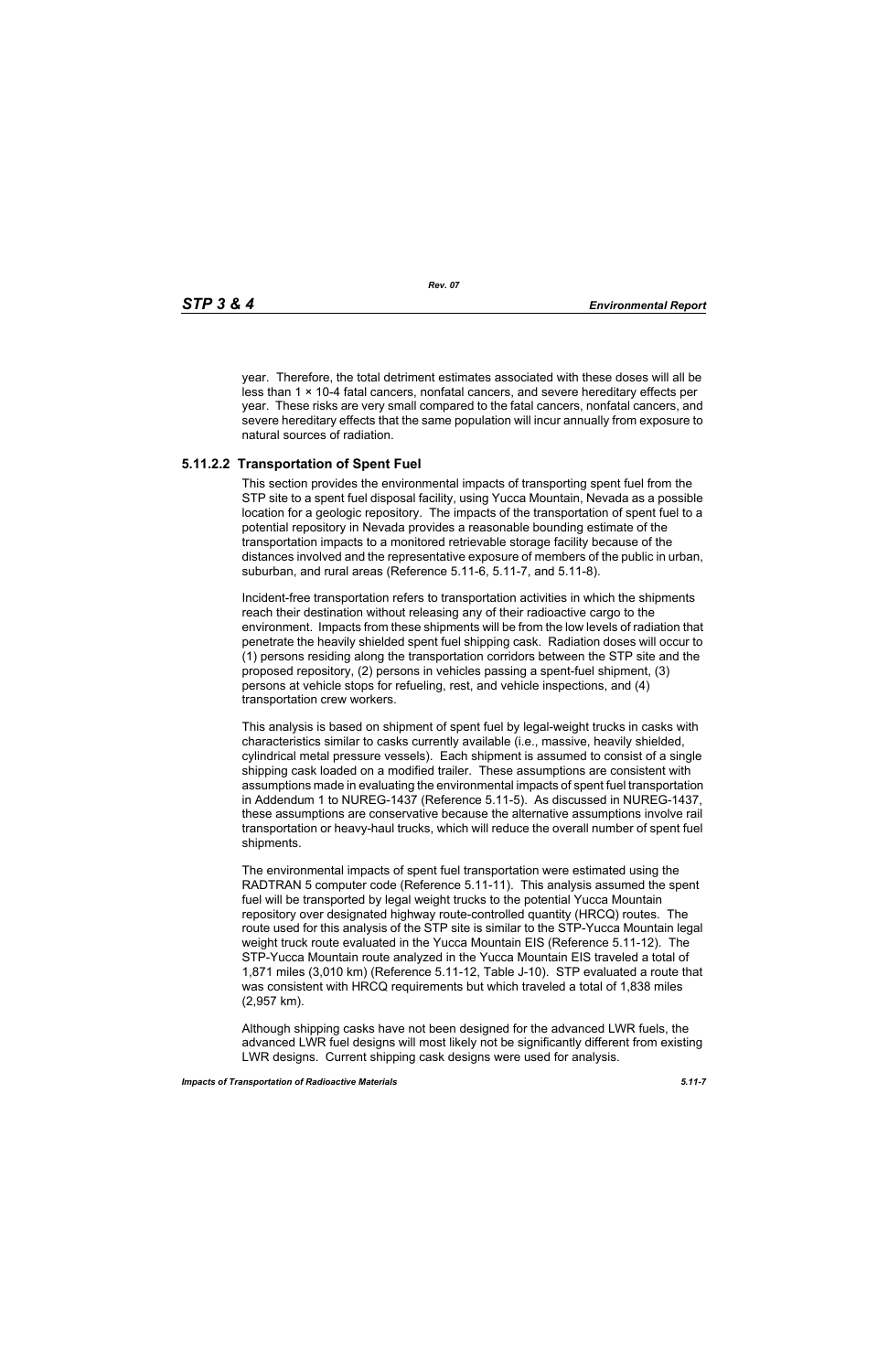Radiation doses are a function of many parameters, including vehicle speed, traffic count, dose rate at one meter from the vehicle, packaging dimensions, number in the truck crew, stop time, and population density at stops. The values of the key variables used in this analysis are presented in Table 5.11-7. Most of the variables are extracted from the literature and are considered to be standard values used in many RADTRAN applications, including environmental impact statements and regulatory analyses.

The transportation route selected for a shipment determines the total potentially exposed population and the expected frequency of transportation-related accidents. For truck transportation, the route characteristics most important to the risk assessment include the total shipping distance between each origin-destination pair of sites and the population density along the route.

Representative shipment routes for the proposed STP site and alternative sites were identified using the TRAGIS (Version 1.5.4) routing model (Reference 5.11-13). The highway data network in TRAGIS is a computerized road atlas that includes a complete description of the interstate highway system and of all U.S. highways. The TRAGIS database version used was Highway Data Network 4.0. The population densities along a route are derived from 2000 census data from the U.S. Bureau of the Census. This transportation route information is summarized in Table 5.11-8.

Based on the transportation route information shown in Table 5.11-8, the impacts of spent fuel shipments originating at the STP site are expected to be similar to the impacts for the alternative sites (Limestone, Malakoff, Parish). The impacts of transportation of spent fuel from a greenfield site (assumed to be Allen's Creek) located in the STP region of interest will also be similar to the transportation impacts for the STP site.

| <b>Population Dose (person-rem per shipment)</b> |                          |                                      |                                        |  |  |
|--------------------------------------------------|--------------------------|--------------------------------------|----------------------------------------|--|--|
| <b>Site</b>                                      | <b>Transport workers</b> | <b>General public</b><br>(Onlookers) | <b>General Public</b><br>(Along Route) |  |  |
| <b>STP</b>                                       | 0.0388                   | 0.269                                | $5.45 \times 10^{-3}$                  |  |  |
| Allens Creek                                     | 0.0378                   | 0.237                                | $5.36 \times 10^{-3}$                  |  |  |
| Limestone                                        | 0.0376                   | 0.236                                | $4.50 \times 10^{-3}$                  |  |  |
| Malakoff                                         | 0.0370                   | 0.236                                | $4.43 \times 10^{-3}$                  |  |  |
| Parish                                           | 0.0385                   | 0.237                                | $5.74 \times 10^{-3}$                  |  |  |

The radiation dose estimates to the transport workers and the public for spent fuel shipments from the STP site and alternative sites are as follows:

These per-shipment dose estimates are independent of reactor technology because they were calculated based on an assumed external radiation dose rate emitted from the cask, which was fixed at the regulatory maximum of 10 millirem per hour at two meters. For the purpose of this analysis, the transportation crew consists of two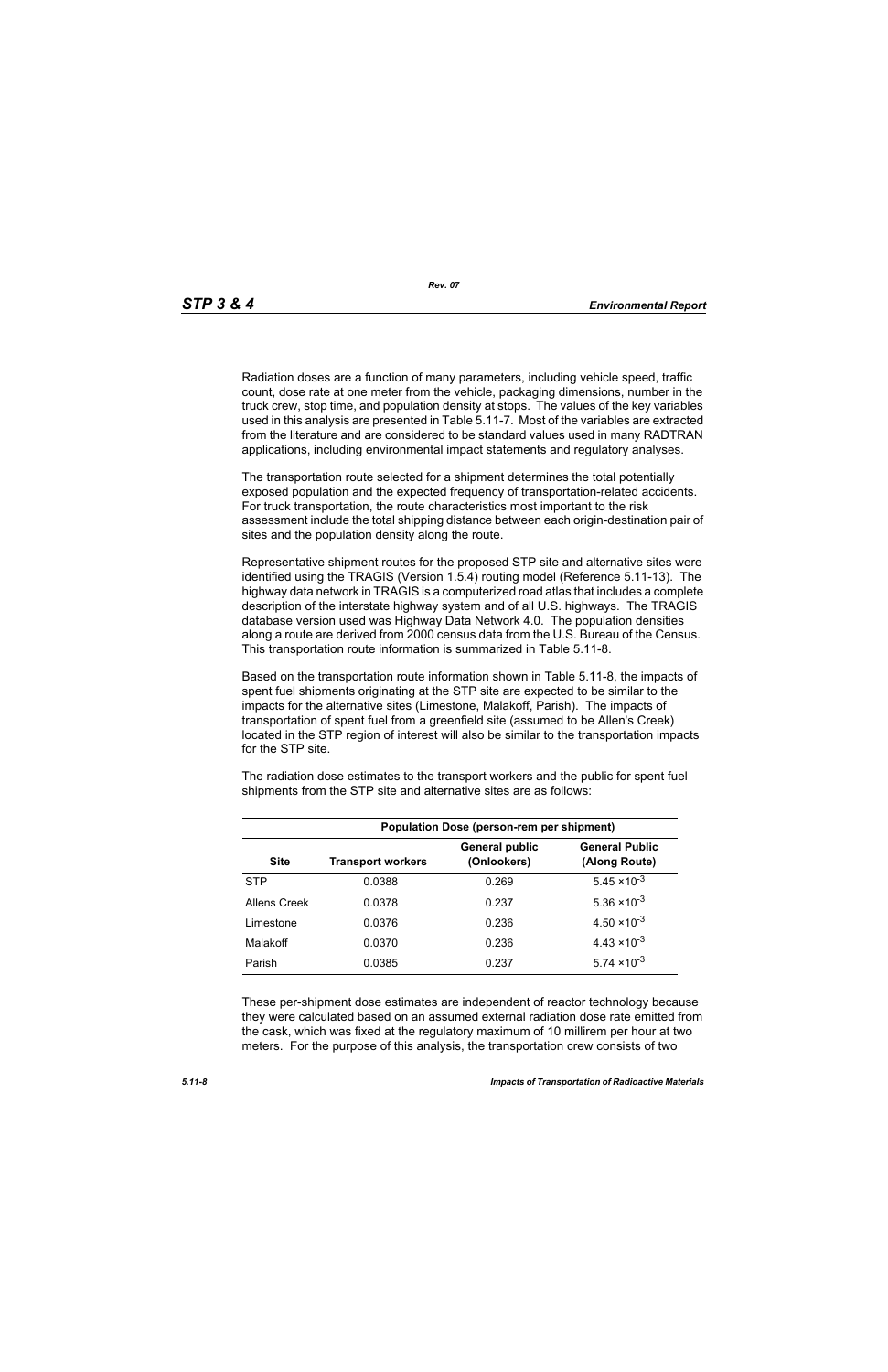drivers. Stop times were assumed to accrue at the rate of 30 minutes per 4-hour driving time. TRAGIS output was used to determine the number of stops.

The numbers of spent fuel shipments for the transportation impacts analysis were derived as described in Subsection 5.11.1. The normalized annual shipments values and corresponding population dose estimates per reactor-year are presented in Table 5.11-9. The population doses were calculated by multiplying the number of spent fuel shipments per year by the per-shipment doses. For comparison to Table S-4, the population doses were normalized to the reference LWR analyzed in WASH-1238.

As shown in Table 5.11-9, population doses to the onlookers for both the ABWR and the reference LWR exceed Table S-4 values, but the population doses to onlookers for the ABWR are less than those for the reference LWR. Two key reasons for these higher population doses relative to Table S-4 are the number of spent fuel shipments and the shipping distances assumed for these analyses relative to the assumptions used in WASH-1238.

- **Shipping distance The analyses in WASH-1238 used a "typical" distance for a** spent fuel shipment of 1000 miles. The shipping distance used in this assessment is about 1838 miles.
- Cask capacity The numbers of spent fuel shipments are based on shipping casks designed to transport shorter-cooled fuel (i.e., 150 days out of the reactor). This analysis assumed that the shipping cask capacities are 0.5 MTU per legalweight truck shipment. Newer cask designs are based on longer-cooled spent fuel (i.e., five years out of reactor) and have larger capacities. For example, spent fuel shipping cask capacities used in the Yucca Mountain EIS (Reference 5.11-12, Table J-2) were approximately 1.8 MTU per legal-weight truck shipment. Use of the newer shipping cask designs will reduce the number of spent fuel shipments and decrease the associated environmental impacts (since the dose rates used in the impacts analysis are fixed at the regulatory limit rather than based on the cask design and contents).

Other conservative assumptions in the spent fuel transportation impacts calculation include:

 Use of the regulatory maximum dose rate (10 millirem per hour at 2 meters) in the RADTRAN 5 calculations — The shipping casks assumed in the Yucca Mountain EIS (Reference 5.11-12) transportation analyses were designed for spent fuel that has cooled for five years. In reality, most spent fuel will have cooled for much longer than five years before it is shipped to a possible geologic repository. NRC developed a probabilistic distribution of dose rates based on fuel cooling times that indicates that approximately three-fourths of the spent fuel to be transported to a possible geologic repository will have dose rates less than half of the regulatory limit (Reference 5.11-14). Consequently, the estimated population doses in Table 5.11-9 could be divided in half if more realistic dose rate projections are used for spent fuel shipments from the STP site.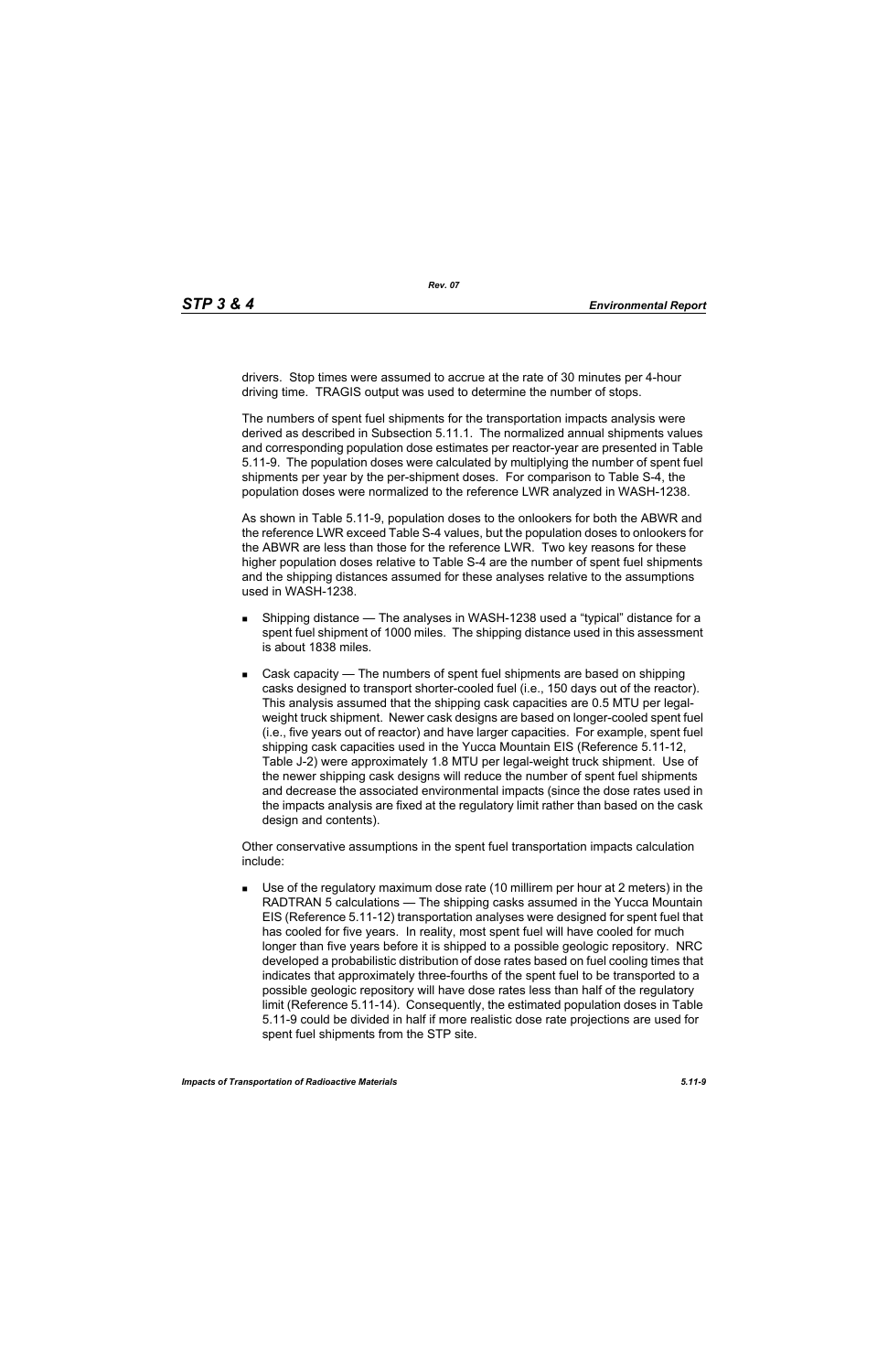*Rev. 07*

 Use of 30 minutes as the average time at a truck stop in the calculations — Many stops made for actual spent fuel shipments are short duration stops (i.e., 10 minutes) for brief visual inspections of the cargo (checking the cask tie-downs). These stops typically occur in minimally populated areas, such as an overpass or freeway ramp in an unpopulated area. Based on data for actual truck stops, NRC concluded that the assumption of a 30-minute stop for every 4 hours of driving time used to evaluate potential ESP sites will overestimate public doses at stops by at least a factor of two (Reference 5.11-6, 5.11-7, and 5.11-8). Consequently, the doses to onlookers given in Table 5.11-9 could be reduced by a factor of two to reflect more realistic truck shipping conditions.

# **5.11.2.3 Maximally Exposed Individuals Under Normal Transport Conditions**

STPNOC also considered incident-free radiation doses to maximally exposed individuals (MEIs) for fuel and waste shipments to and from the STP site. An MEI is a person who may receive the highest radiation dose from a shipment to and/or from the STP site. The radiological doses to the workers who would load casks, drive trucks, and inspect vehicles in transit would be higher than doses to individuals in the general public. Radiological protection programs would manage and limit doses to workers whose jobs would cause them to receive the greatest exposures.

Truck crew members would receive the highest radiation doses because of their proximity to the loaded shipping container for an extended period of time. It was assumed that crew member doses would be limited to two rem per year, which is the DOE administrative control level (Reference 5.11-15). DOE will take title to the spent fuel at the reactor site. Consequently, the DOE administrative control level is expected to apply to spent fuel shipments from the STP site to a disposal facility. Spent fuel represents the majority of the radioactive materials shipments to and from reactor sites, and comprises those shipments with the highest radiation dose rates as specified in 10 CFR 961. Crew doses from unirradiated fuel and radioactive waste shipments will be lower than the spent fuel shipments. STPNOC also assumed a maximally exposed individual worker on the truck crew could receive a dose as high as two rem per year for each of the 40 years of reactor operation, for a total of 80 rem for one ABWR over the 40-year license term.

The dose received by members of the public would be less than that described for the truck crew due to decreases in the exposure times, dose rates, and number of times an individual may be exposed to an offsite shipment. For example:

**Inspectors** — Radioactive shipments are inspected by federal or state vehicle inspectors at state ports of entry. DOE (Reference 5.11-12) assumed that inspectors would be exposed for one hour at a distance of one meter from the shipping containers. The dose rate at one meter is about 14 millirem per hour, assuming the dose rate from the shipping containers is 10 millirem per hour at 2 meters from the side of the transport vehicle. (This is the maximum dose rate allowed by U.S. DOT regulations.) Therefore, the dose per shipment is about 14 millirem. Based on this conservative value, the maximum annual dose to vehicle inspectors would be approximately 1900 millirem per year, assuming the same person inspects all shipments of fuel and waste to and from the reactor site in a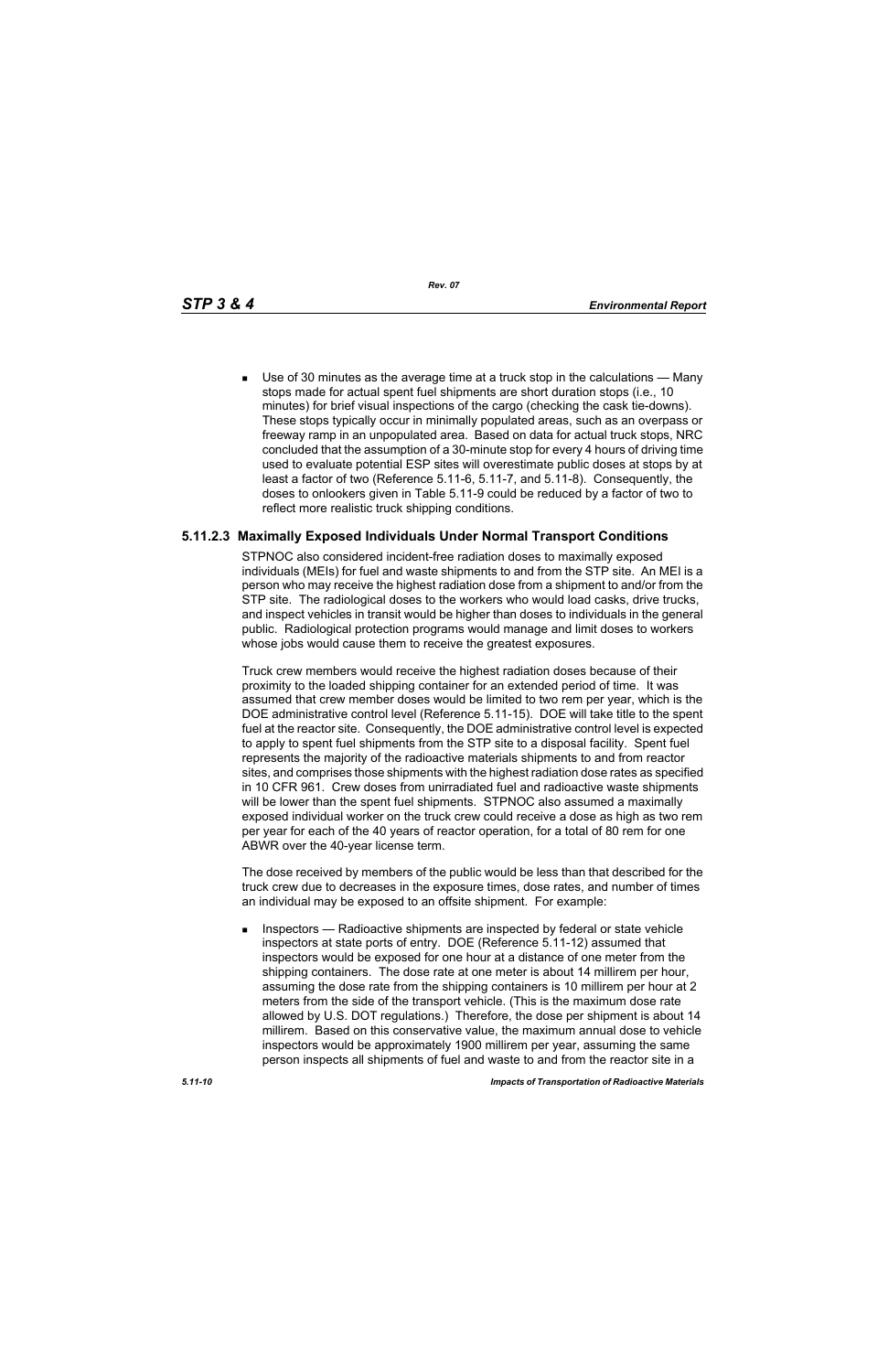year. This is less than the two rem per year DOE administrative control level on individual doses.

- Resident  $A$  resident living along the transportation route could be exposed to each shipment that passes their residence. Given the distance separating the residence from the radioactive material transport vehicle on the roadway and the short duration of each exposure, the potential radiation doses to maximally exposed residents would be much less than those of the truck crew or inspectors.
- Individual stuck in traffic Potential traffic interruptions could lead to a person being exposed to a loaded radioactive material shipment for some period of time. Because this exposure scenario would occur only one time to any individual and their exposure is relatively short (on the order of an hour), the dose to these members of the public sharing the route would be much less than those of the truck crew or inspectors.
- **Person at a truck service station An employee at a service station could be** exposed when truck shipments to and from the reactor stop. DOE (Reference 5.11-12) assumed this person could be exposed for 49 minutes at a distance of 52 feet (15.9 meters) from the loaded shipping container. This results in a dose of about 0.07 millirem per shipment for an annual dose of approximately 10 millirem, assuming that a single individual services all unirradiated fuel, spent fuel, and radioactive waste shipments to and from the site in a year. This dose is much less than those of the truck crew or inspectors.

#### **5.11.2.4 Conclusion**

STPNOC has evaluated incident-free transportation of unirradiated and spent fuel to and from the STP site, including potential impacts to MEIs. The impacts of accidentfree transportation will be SMALL and do not warrant additional mitigation.

#### **5.11.2.5 References**

- 5.11-1 "Environmental Survey of Transportation of Radioactive Materials to and from Nuclear Power Plants, WASH-1238," AEC (U.S. Atomic Energy Commission), December 1972.
- 5.11-2 "Environmental Survey of Transportation of Radioactive Materials to and from Nuclear Power Plants," NUREG-75/038, Supplement 1, April 1975.
- 5.11-3 "ABWR Design Control Document, Revision 4," GE (GE Nuclear Energy) March 1997.
- 5.11-4 "Environmental Effects of Extending Fuel Burnup Above 60 GWd/MTU, NUREG/CR-6703," January 2001.
- 5.11-5 "Generic Environmental Impact Statement for License Renewal of Nuclear Plants, Section 6.3, "Transportation" and Table 9-1, "Summary of findings on NEPA issues for license renewal of nuclear power plants," NUREG-1437, Volume 1, Addendum 1," August 1999.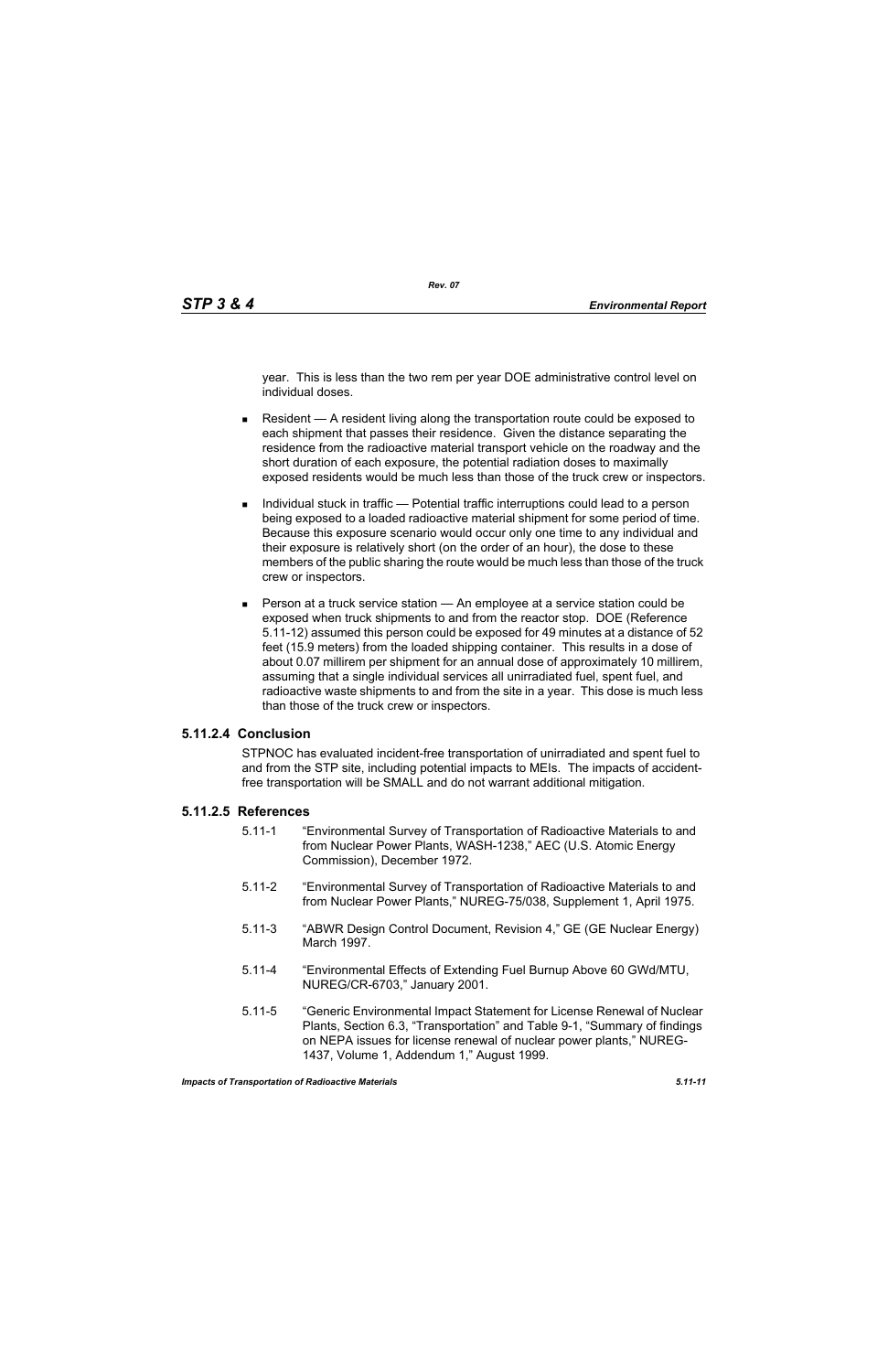- 5.11-6 "Environmental Impact Statement for an Early Site Permit (ESP) at the North Anna ESP Site, NUREG-1811," December 2006.
- 5.11-7 "Environmental Impact Statement for an Early Site Permit (ESP) at the Exelon ESP Site," NUREG-1815, July 2006.
- 5.11-8 "Environmental Impact Statement for an Early Site Permit (ESP) at the Grand Gulf ESP Site, NUREG-1817," April 2006.
- 5.11-9 "Health Risks from Exposure to Low Levels of Ionizing Radiation: BEIR VII – Phase 2," NAS (National Academy of Sciences), Committee to Assess Health Risks From Exposure to Low Levels of Ionizing Radiation, Board on Radiation Effects Research, Division of Earth and Life Studies, National Research Council, National Academy Press, 2005. Available at http://www.nap.edu/ books/030909156X/html.
- 5.11-10 "Recommendations of the International Commission on Radiological Protection, ICRP Publication 60," ICRP (International Commission on Radiological Protection), 1991.
- 5.11-11 "RADTRAN 5 User Guide. SAND2003-2354," Neuhauser, K. S., F. L. Kanipe, and R. F. Weiner, Sandia National Laboratories, 2003. Available at http://infoserve.sandia.gov/sand\_doc/2003/032354.pdf.
- 5.11-12 "Final Environmental Impact Statement for a Geologic Repository for the Disposal of Spent Nuclear Fuel and High-Level Radioactive Waste at Yucca Mountain, Nye County, Nevada, DOE/EIS-0250," DOE (U.S. Department of Energy), Office of Civilian Radioactive Waste Management, February 2002.
- 5.11-13 "Transportation Routing Analysis Geographic Information System (WebTRAGIS) User's Manual, ORNL/TM-2000/86," Johnson, P. E. and R. D. Michelhaugh, Oak Ridge National Laboratory, 2000. Available at http://www.ornl.gov/ ~webworks/cpr/v823/rpt/106749.pdf.
- 5.11-14 "Reexamination of Spent Fuel Shipment Risk Estimates," NUREG/CR-6672, Volume 1, March 2000.
- 5.11-15 "DOE Standard, Radiological Control, DOE-STD-1098-99," DOE (U.S. Department of Energy) 2005, March 2005. Available at http://www.hss.energy.gov/NuclearSafety/techstds/standard/std1098/doestd-1098-99cn1a.pdf.
- 5.11-16 "A Resource Handbook on DOE Transportation Risk Assessment, DOE/EM/NTP/HB-01," DOE (U.S. Department of Energy), Office of Environmental Management, National Transportation Program, 2002.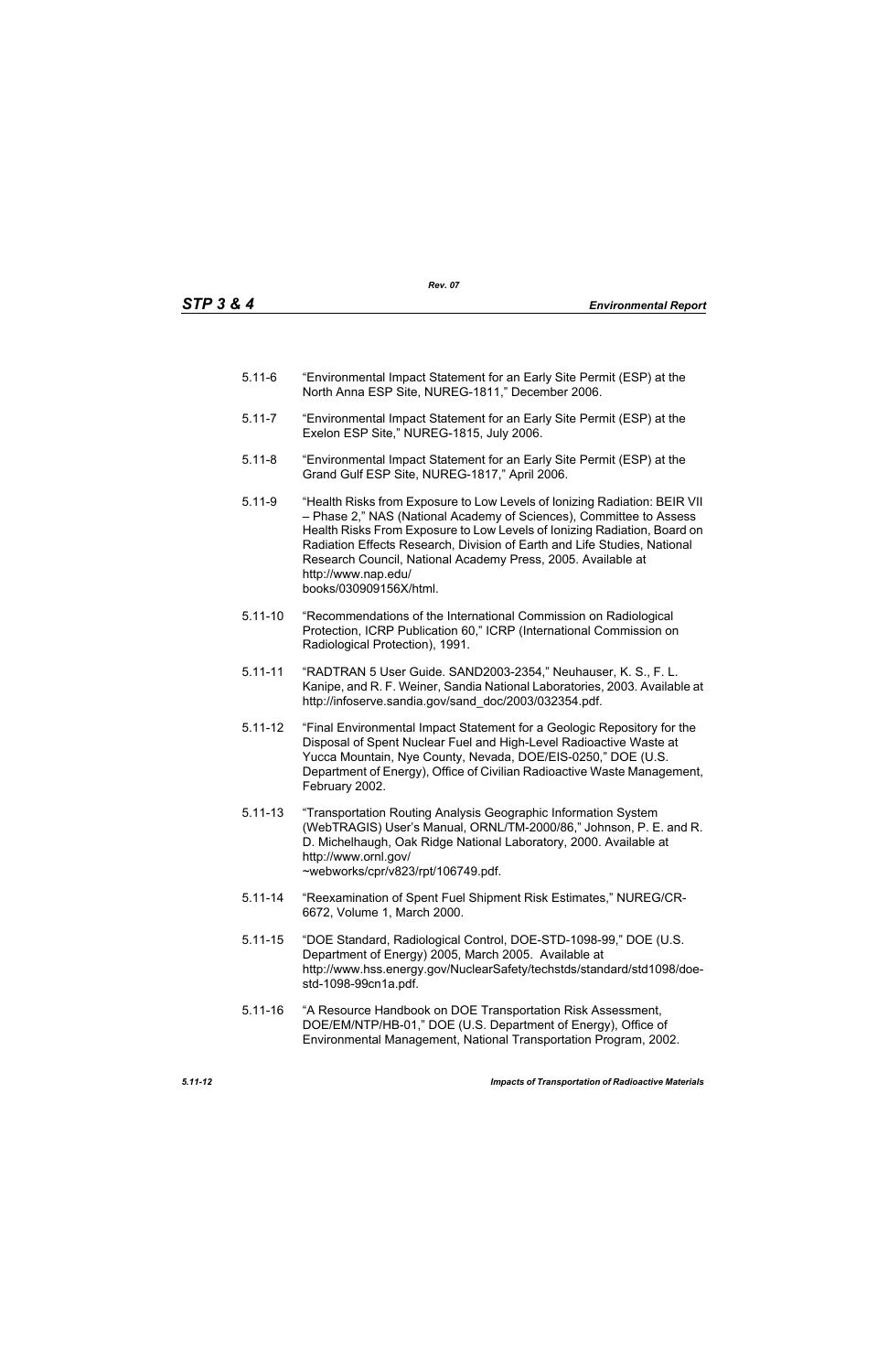#### **Table 5.11-1 Summary of Environmental Impacts of Transportation of Fuel and Waste to and from One LWR, Taken from 10 CFR 51.52 Table S-4 [1]**

| <b>Normal Conditions of Transport</b>              |                                                      |           |                                                                                                                  |                                                                                  |  |
|----------------------------------------------------|------------------------------------------------------|-----------|------------------------------------------------------------------------------------------------------------------|----------------------------------------------------------------------------------|--|
|                                                    |                                                      |           | <b>Environmental Impact</b>                                                                                      |                                                                                  |  |
| Heat (per irradiated fuel cask in transit)         |                                                      |           | 250,000 Btu/hr.                                                                                                  |                                                                                  |  |
| Weight (governed by Federal or State restrictions) |                                                      |           | 73,000 lbs. per truck; 100 tons per cask per<br>railcar.                                                         |                                                                                  |  |
| Traffic density:                                   |                                                      |           |                                                                                                                  |                                                                                  |  |
| Truck                                              |                                                      |           | Less than 1 per day                                                                                              |                                                                                  |  |
| Rail                                               |                                                      |           | Less than 3 per month                                                                                            |                                                                                  |  |
|                                                    |                                                      |           |                                                                                                                  |                                                                                  |  |
| <b>Exposed Population</b>                          | <b>Estimated Number of</b><br><b>Persons Exposed</b> |           | <b>Range of Doses to</b><br><b>Exposed Individuals [2]</b><br>(per reactor year)                                 | <b>Cumulative Dose to</b><br><b>Exposed Population</b><br>(per reactor year) [3] |  |
| <b>Transportation workers</b>                      |                                                      | 200       | 0.01 to 300 millirem                                                                                             | 4 man-rem                                                                        |  |
| General public:                                    |                                                      |           |                                                                                                                  |                                                                                  |  |
| Onlookers                                          |                                                      | 1,100     | $0.003$ to 1.3 millirem                                                                                          | 3 man-rem                                                                        |  |
| Along Route                                        |                                                      | 600,000   | 0.0001 to 0.06 millirem                                                                                          |                                                                                  |  |
|                                                    |                                                      |           |                                                                                                                  |                                                                                  |  |
|                                                    |                                                      |           | <b>Accidents in Transport</b>                                                                                    |                                                                                  |  |
| <b>Types of Effects</b>                            |                                                      |           | <b>Environmental Risk</b>                                                                                        |                                                                                  |  |
| Radiological effects                               |                                                      | Small [4] |                                                                                                                  |                                                                                  |  |
| Common (nonradiological) causes                    |                                                      | year.     | 1 fatal injury in 100 reactor years; 1 nonfatal injury in<br>10 reactor years; \$475 property damage per reactor |                                                                                  |  |

- [1] Data supporting this table are given in the Commission's "Environmental Survey of Transportation of Radioactive Materials to and from Nuclear Power Plants," WASH-1238, December 1972, and Supp. 1 NUREG-75/038, April 1975.
- [2] The Federal Radiation Council has recommended that the radiation doses from all sources of radiation other than natural background and medical exposures should be limited to 5000 millirem per year for individuals as a result of occupational exposure and should be limited to 500 millirem per year for individuals in the general population. The dose to individuals due to average natural background radiation is about 130 millirem per year.
- [3] Man-rem is an expression for the summation of whole body doses to individuals in a group. Thus, if each member of a population group of 1000 people were to receive a dose of 0.001 rem (1 millirem), or if 2 people were to receive a dose of 0.5 rem (500 millirem) each, the total man-rem dose in each case will be 1 man-rem.
- [4] Although the environmental risk of radiological effects stemming from transportation accidents is currently incapable of being numerically quantified, the risk remains small regardless of whether it is being applied to a single reactor or a multi-reactor site.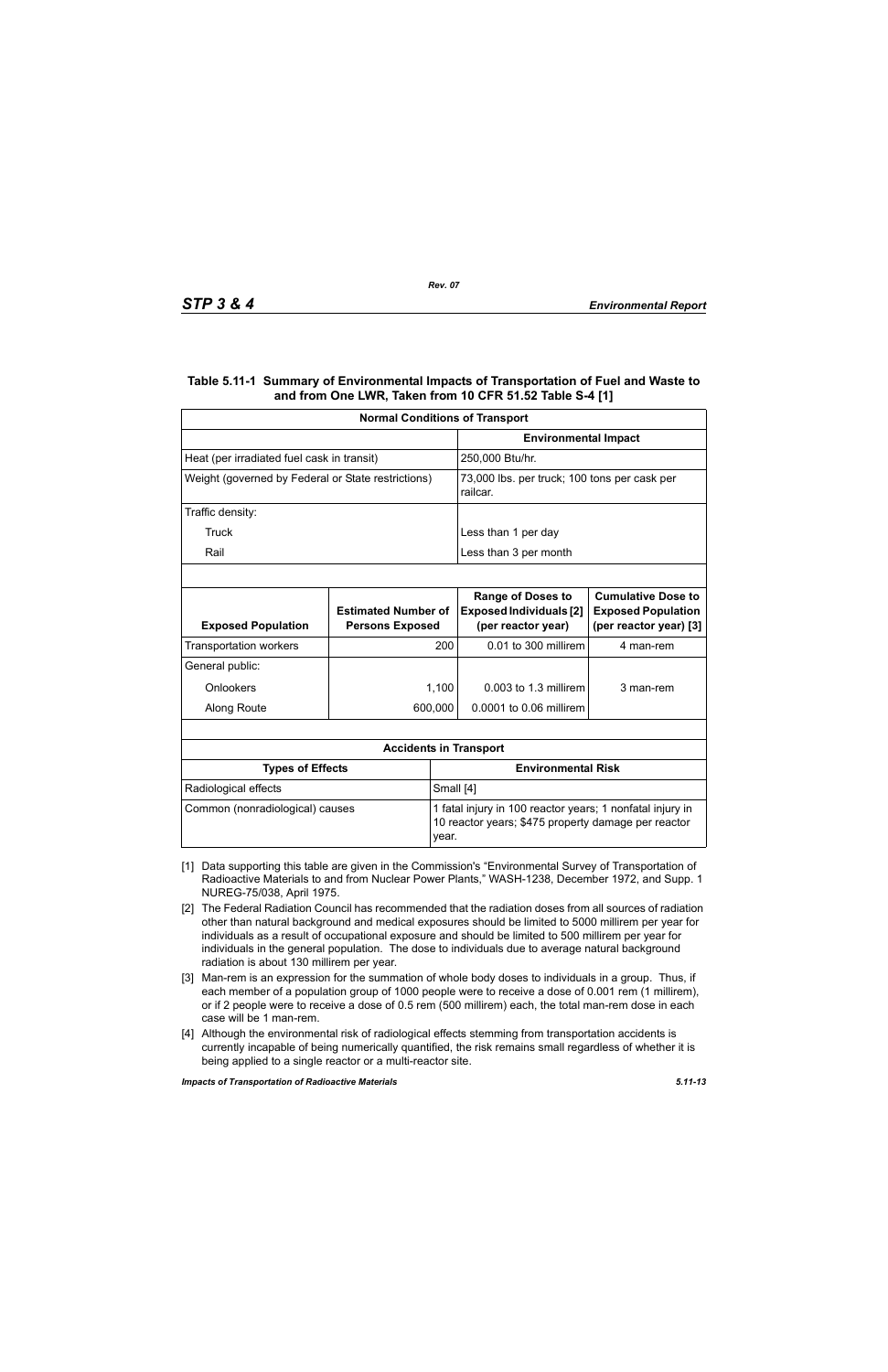|                     | IWWIV VIII 28. IVWIIIIWVI VI IIWVI\ VIIIIWIIIVV VI VIIIIIWWIWVVI I WVI |                         |           |                                         |                           |                                                    |                                                     |  |  |
|---------------------|------------------------------------------------------------------------|-------------------------|-----------|-----------------------------------------|---------------------------|----------------------------------------------------|-----------------------------------------------------|--|--|
|                     | <b>Number of Shipments per Unit</b>                                    |                         | Unit      |                                         |                           |                                                    |                                                     |  |  |
| <b>Reactor Type</b> | <b>Initial</b><br>Core [1]                                             | Annual<br><b>Reload</b> | Total [2] | <b>Electric</b><br>Generation,<br>MW(e) | Capacity<br><b>Factor</b> | <b>Normalized</b><br><b>Shipments</b><br>Total [3] | <b>Normalized</b><br><b>Shipments</b><br>Annual [3] |  |  |
| Reference LWR       | $18^{5}$                                                               | 6.01                    | 252       | 1100                                    | 0.8                       | 252                                                | 6.3                                                 |  |  |
| <b>ABWR</b>         | 32                                                                     | 8.7                     | 371       | 1300                                    | 0.95                      | 255                                                | 6.4                                                 |  |  |

|  | Table 5.11-2 Number of Truck Shipments of Unirradiated Fuel |
|--|-------------------------------------------------------------|
|  |                                                             |

[1] Shipments of the initial core have been rounded up to the next highest whole number.

[2] Total shipments of fresh fuel over 40-year plant lifetime (i.e., initial core load plus 39 years of average annual reload quantities).

[3] Normalized to electric output for WASH-1238 reference plant (i.e., 1100 MW[e] plant at 80 percent or an electrical output of 880 MW[e]).

[4] Annual average for 40-year plant lifetime

[5] The initial core load for the reference BWR in WASH-1238 was 150 MTU, that resulted in 18 truck shipments of fresh fuel per reactor.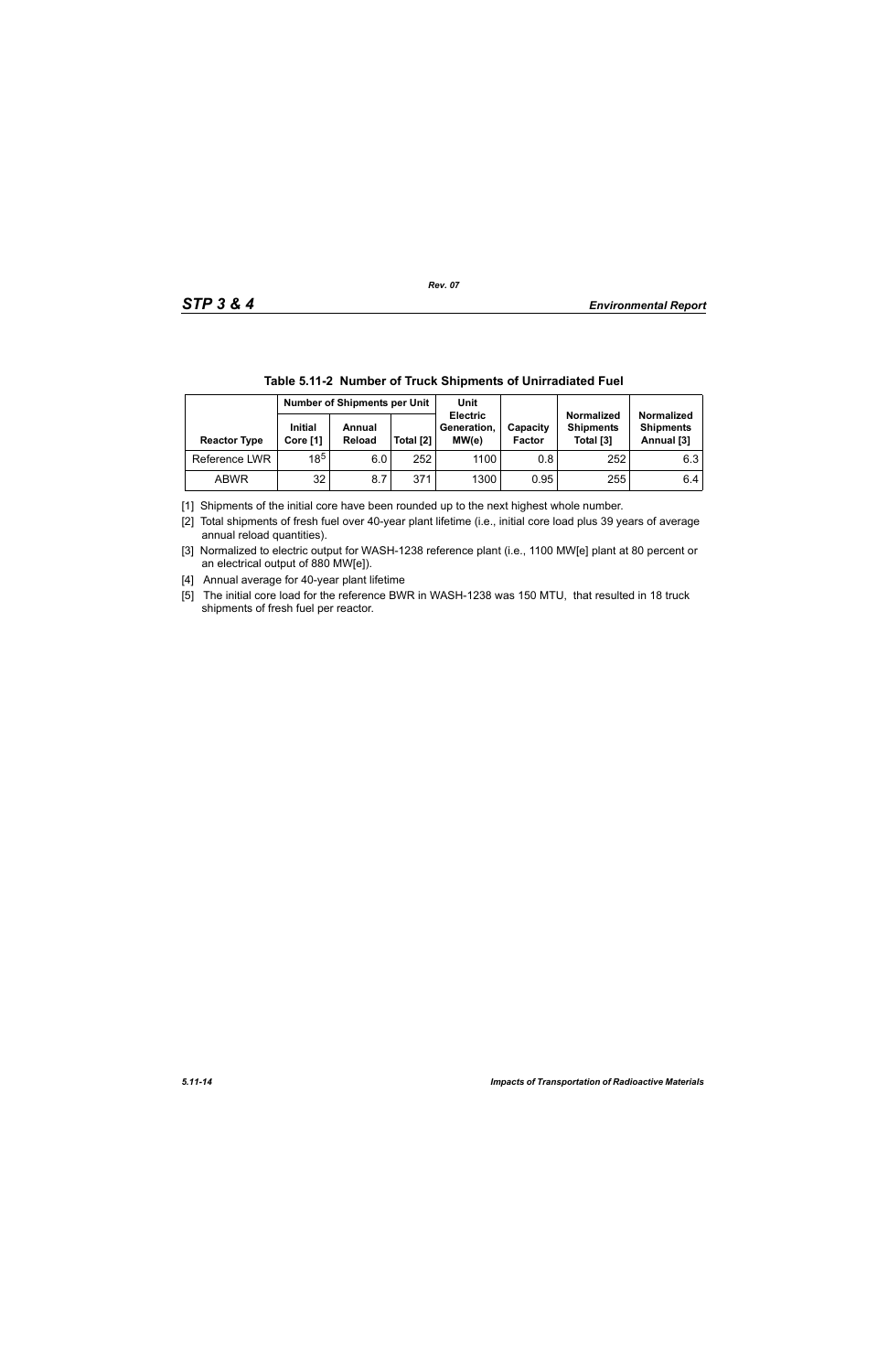| <b>Reactor Type</b> | <b>Waste</b><br>Generation,<br>ft <sup>3</sup> /yr (m <sup>3</sup> /yr),<br>per unit | <b>Electrical</b><br>Output,<br>MW(e), per<br>unit | Capacity<br><b>Factor</b> | <b>Normalized</b><br>Waste<br>Generation<br>Rate, $ft^3/$<br><b>Reactor-Year</b><br>$(m3/Reactor-$<br><b>Year)</b> [1] | <b>Normalized</b><br>Shipments/<br>Reactor-Year [2] |
|---------------------|--------------------------------------------------------------------------------------|----------------------------------------------------|---------------------------|------------------------------------------------------------------------------------------------------------------------|-----------------------------------------------------|
| Reference LWR       | 3800 (108)                                                                           | 1100                                               | 0.80                      | 3800 (108)                                                                                                             | 46                                                  |
| <b>ABWR</b>         | 3500 (99)                                                                            | 1300                                               | 0.95                      | 2400 (68)                                                                                                              | 30                                                  |

### **Table 5.11-3 Number of Radioactive Waste Shipments**

[1] Annual waste generation rates normalized to equivalent electrical output of 880 MWe for reference LWR analyzed in WASH-1238.

[2] The number of shipments was calculated assuming the average waste shipment capacity of 82.6 ft3 per shipment (3800 ft3/yr divided by 46 shipments/yr) used in WASH-1238.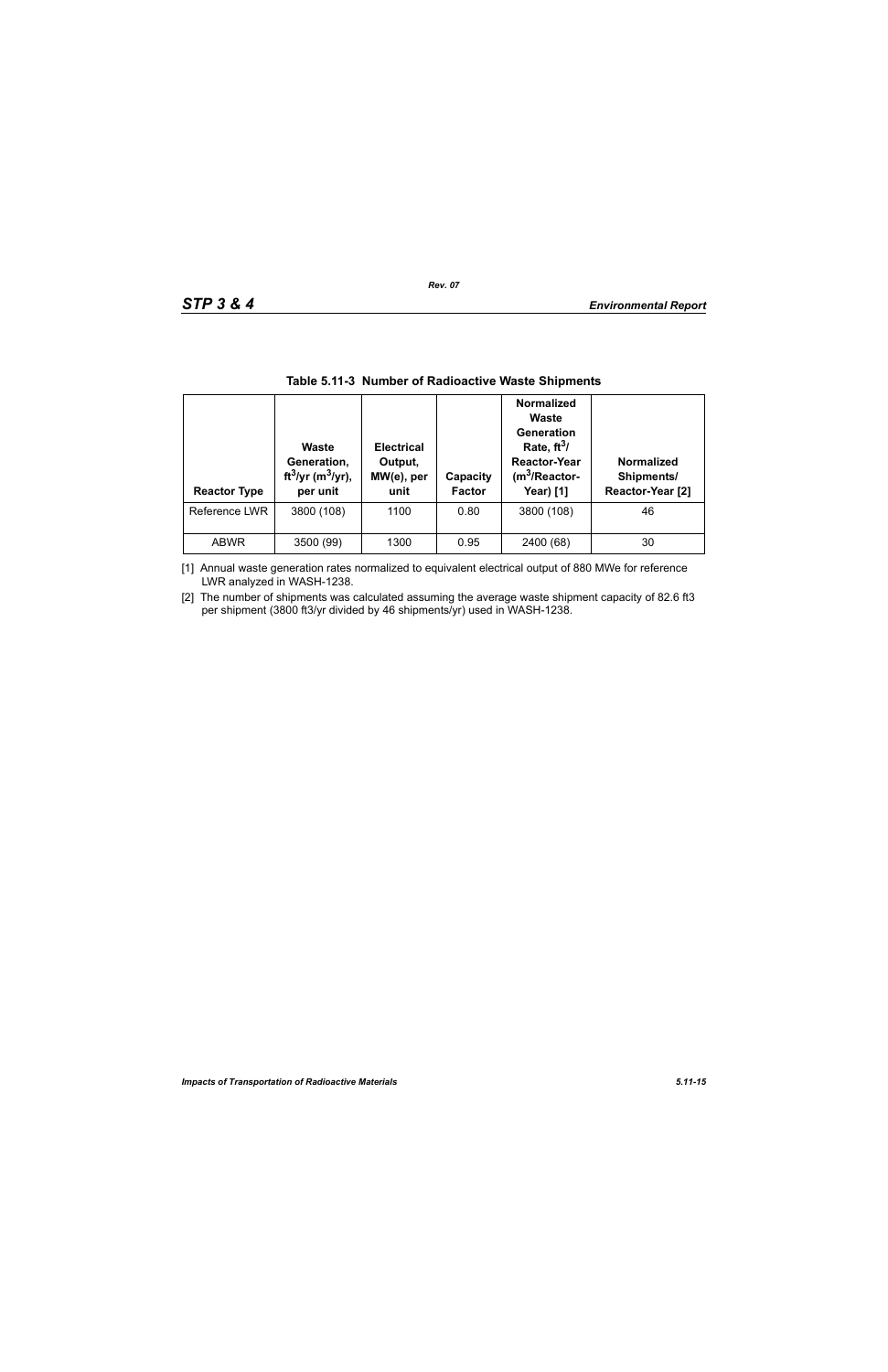| <b>Characteristic</b>                         | <b>Table S-4 Condition</b>                                                                        | <b>ABWR</b>                                       |  |  |  |  |
|-----------------------------------------------|---------------------------------------------------------------------------------------------------|---------------------------------------------------|--|--|--|--|
| Thermal Power Rating (MWt)                    | not exceeding 3800 per reactor                                                                    | 3926                                              |  |  |  |  |
| Fuel Form                                     | sintered UO2 pellets                                                                              | sintered UO2 pellets                              |  |  |  |  |
| U235 Enrichment (%)                           | Not exceeding 4                                                                                   | Initial Core Average: 2.2;<br>Reload Average: 3.2 |  |  |  |  |
| Fuel Rod Cladding                             | Zircaloy rods; NRC has also accepted<br>ZIRLO <sup>™</sup> per 10 CFR 50.46                       | Zircaloy-2                                        |  |  |  |  |
| Average burnup (MWd/MTU)                      | Not exceeding 33,000                                                                              | 32,300                                            |  |  |  |  |
|                                               | <b>Unirradiated Fuel</b>                                                                          |                                                   |  |  |  |  |
| <b>Transport Mode</b>                         | truck                                                                                             | truck                                             |  |  |  |  |
| No. of shipments for initial core loading [1] | No comparison                                                                                     | 32                                                |  |  |  |  |
| No. of reload shipments per year [1]          | No comparison                                                                                     | 8.7                                               |  |  |  |  |
| <b>Irradiated Fuel</b>                        |                                                                                                   |                                                   |  |  |  |  |
| Transport mode                                | truck, rail or barge                                                                              | truck, rail                                       |  |  |  |  |
| Decay time prior to shipment                  | Not less than 90 days is a condition for<br>use of Table S-4; 5 years is per<br>contract with DOE | Minimum 5 years                                   |  |  |  |  |
| No. of spent fuel shipments by truck [1]      | No comparison                                                                                     | 85 per year                                       |  |  |  |  |
| No. of spent fuel shipments by rail           | No comparison                                                                                     | not analyzed                                      |  |  |  |  |
|                                               | <b>Radioactive Waste</b>                                                                          |                                                   |  |  |  |  |
| Transport mode                                | truck or rail                                                                                     | truck                                             |  |  |  |  |
| Waste form                                    | solid                                                                                             | solid                                             |  |  |  |  |
| Packaged                                      | yes                                                                                               | yes                                               |  |  |  |  |
| No. of waste shipments by truck <sup>1</sup>  | No comparison                                                                                     | 43 per year                                       |  |  |  |  |
|                                               | <b>Traffic Density</b>                                                                            |                                                   |  |  |  |  |
| Trucks per day [2]<br>(normalized total)      | Less than 1                                                                                       | Less than 1<br>(96 per year)                      |  |  |  |  |
| Rail cars per month                           | Less than 3                                                                                       | not analyzed                                      |  |  |  |  |

#### **Table 5.11-4 ABWR Comparisons to Table S-4 Reference Conditions**

- [1] Table provides the total numbers of truck shipments of fuel and waste for the ABWR. These values are then normalized based on electric output and summed for comparison to the traffic density condition in Table S-4.
- [2] Total truck shipments per year calculated after normalization of estimated fuel and waste shipments for equivalent electrical output to the reference reactor analyzed in WASH-1238.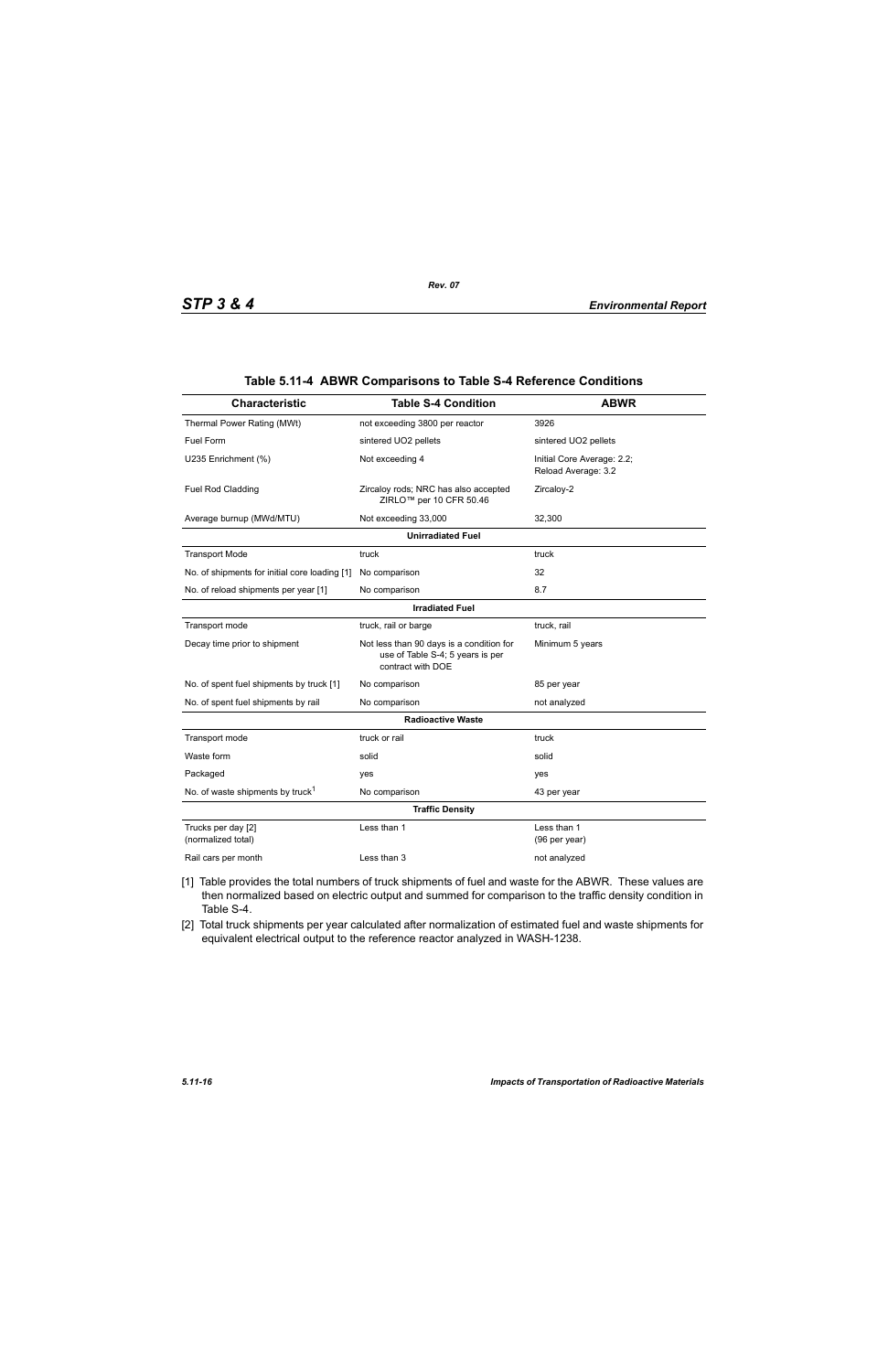| <b>Parameter</b>                                                                  | <b>RADTRAN 5 Input Value</b> |
|-----------------------------------------------------------------------------------|------------------------------|
| Shipping distance, miles [1] (km)                                                 | 2,000 (3,218)                |
| Travel Fraction - Rural                                                           | 0.90                         |
| Travel Fraction - Suburban                                                        | 0.05                         |
| Travel Fraction - Urban                                                           | 0.05                         |
| Population Density – Rural, persons/mi <sup>2</sup> (persons/km <sup>2</sup> )    | 25.9(67)                     |
| Population Density – Suburban, persons/mi <sup>2</sup> (persons/km <sup>2</sup> ) | 904 (2,341)                  |
| Population Density – Urban, persons/mi <sup>2</sup> (persons/km <sup>2</sup> )    | 5850 (15,152)                |
| Vehicle speed - Rural, miles/hr (km/hr)                                           | 55 (89)                      |
| Vehicle speed - Suburban, miles/hr (km/hr)                                        | 55 (89)                      |
| Vehicle speed - Urban, miles/hr (km/hr)                                           | 55 (89)                      |
| Traffic count - Rural, vehicles/hr                                                | 530                          |
| Traffic count - Suburban, vehicles/hr                                             | 760                          |
| Traffic count - Urban, vehicles/hr                                                | 2,400                        |
| Dose rate at 1 meter from vehicle, mrem/hr                                        | 0.1                          |
| Packaging length, ft (m)                                                          | 22(6.7)                      |
| Number of truck crew                                                              | 2                            |
| Stop time, hr/trip                                                                | 4.5                          |
| Population density at stops, persons/mi <sup>2</sup> (persons/km <sup>2</sup> )   | 166,500 (431,235)            |

#### **Table 5.11-5 RADTRAN 5 Input Parameters for NRC Analysis of Unirradiated Fuel Shipments**

Source: Reference 5.11-1.

[1] WASH-1238 had a range of shipping distances between 25 and 3000 miles for unirradiated fuel shipments. A 2000-mile "average" shipping distance was used in NRC analyses of ESP sites in Reference 5.11-6, 5.11-7, 5.11-8.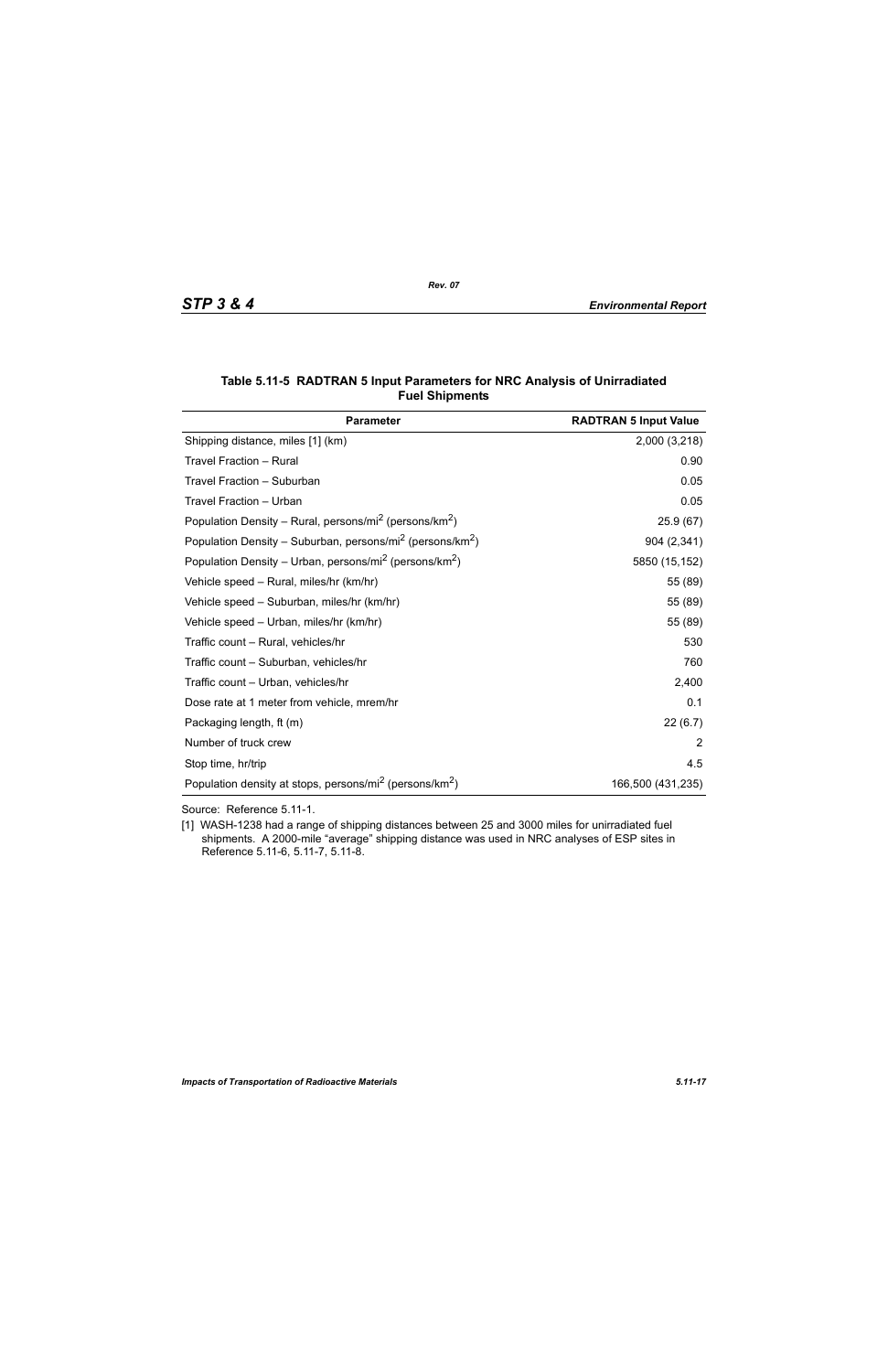|                                         |                                                                | <b>Cumulative Annual Dose,</b><br>person-rem per reference reactor year |                                      |                                        |  |  |
|-----------------------------------------|----------------------------------------------------------------|-------------------------------------------------------------------------|--------------------------------------|----------------------------------------|--|--|
| <b>Reactor Type</b>                     | <b>Normalized</b><br><b>Average Annual</b><br><b>Shipments</b> | Transport<br><b>Workers</b>                                             | <b>General Public -</b><br>onlookers | <b>General Public -</b><br>along route |  |  |
| Reference LWR<br>(WASH-1238)            | 6.3                                                            | 0.011                                                                   | 0.042                                | 0.0010                                 |  |  |
| <b>ABWR</b>                             | 6.4                                                            | 0.011                                                                   | 0.042                                | 0.0010                                 |  |  |
| 10 CFR 51.52 Table<br>S-4 condition [1] | 365<br>per day)<br>(<1                                         | 4                                                                       | 3                                    | 3                                      |  |  |

#### **Table 5.11-6 Radiological Impacts of Transporting Unirradiated Fuel to the STP Site by Truck**

[1] Table S-4 conditions apply to all types of radioactive material transportation. The impacts of unirradiated fuel shipments constitute a small fraction of the overall cumulative annual dose limit.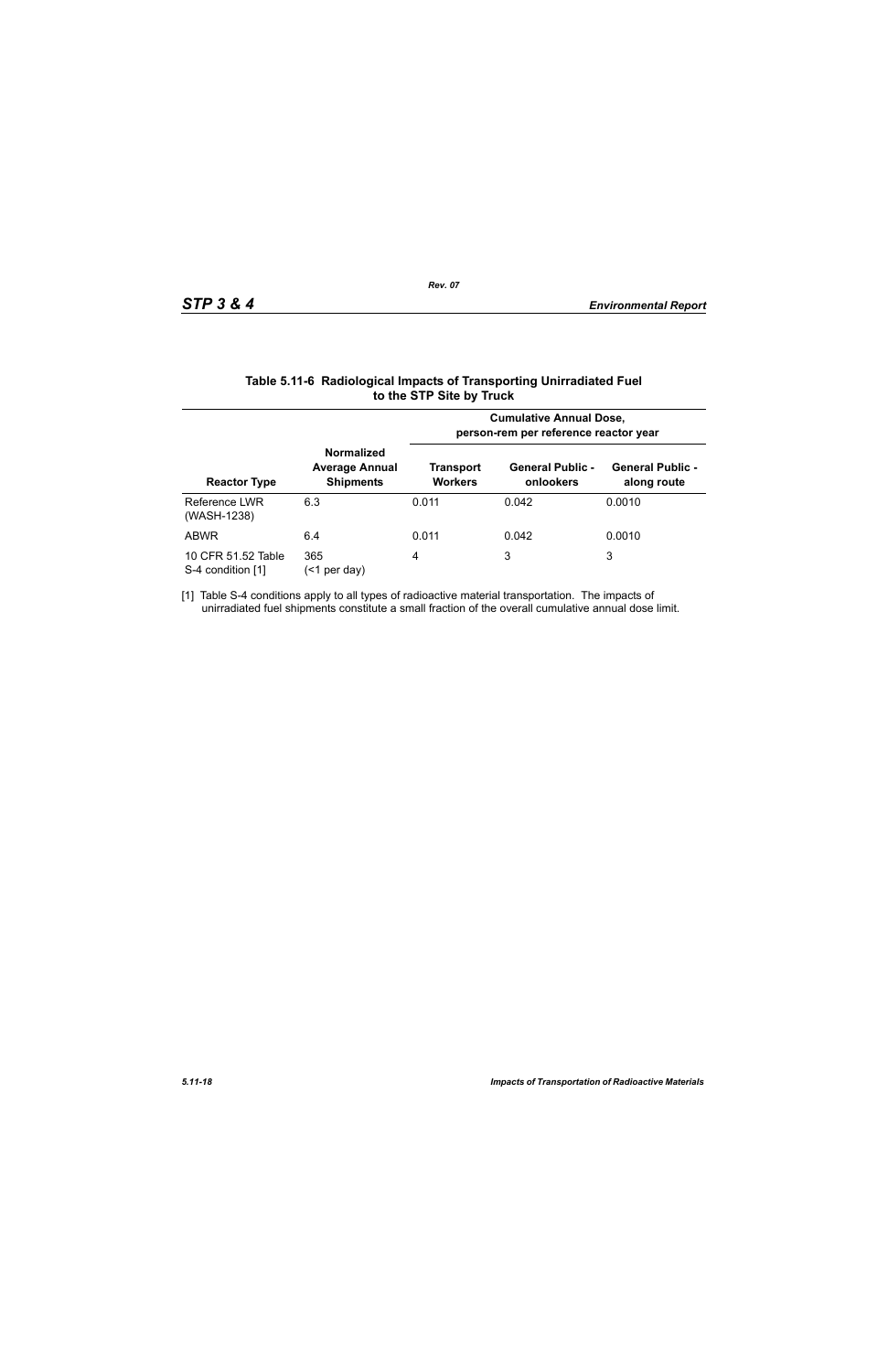|                                                                                 | <b>RADTRAN 5 input</b>             |                                                                                                                                                                           |  |  |  |  |  |
|---------------------------------------------------------------------------------|------------------------------------|---------------------------------------------------------------------------------------------------------------------------------------------------------------------------|--|--|--|--|--|
| <b>Parameter</b>                                                                | value                              | <b>Source</b>                                                                                                                                                             |  |  |  |  |  |
| Vehicle speed - Rural (miles/hr)                                                | 55                                 | Based on average speed in rural areas                                                                                                                                     |  |  |  |  |  |
| Vehicle speed - Suburban (miles/hr)                                             | 55                                 | given in Reference 5.11-16. Because<br>most travel is on interstate highways, the                                                                                         |  |  |  |  |  |
| Vehicle speed - Urban (miles/hr)                                                | 55                                 | same vehicle speed is assumed in rural,<br>suburban, and urban areas. No speed<br>reductions were assumed for travel at<br>rush hour.                                     |  |  |  |  |  |
| Traffic count - Rural (vehicles/hr)                                             | 530                                | Reference 5.11-16                                                                                                                                                         |  |  |  |  |  |
| Traffic count - Suburban (vehicles/hr)                                          | 760                                | Reference 5.11-16                                                                                                                                                         |  |  |  |  |  |
| Traffic count - Urban (vehicles/hr)                                             | 2400                               | Reference 5.11-16                                                                                                                                                         |  |  |  |  |  |
| Dose rate at 1 m from vehicle (mrem/hr) 13                                      |                                    | Approximate rate at 1 m that is<br>equivalent to maximum dose rate<br>allowed by Federal regulations (i.e., 10<br>mrem/hr at 2 m from the side of a<br>transport vehicle) |  |  |  |  |  |
| Packaging dimensions, m                                                         | Length = $5.2$<br>Diameter = $1.0$ | Reference 5.11-12                                                                                                                                                         |  |  |  |  |  |
| Number of truck crew                                                            | $\overline{2}$                     | Reference 5.11-16                                                                                                                                                         |  |  |  |  |  |
| Stop time (hr/trip)                                                             | 4                                  | Route specific                                                                                                                                                            |  |  |  |  |  |
| Population density at Stops<br>(person/km <sup>2</sup> )                        | 30,000                             | Reference 5.11-14                                                                                                                                                         |  |  |  |  |  |
| Min/Max Radii of Annular Area<br>Surrounding Vehicle at Stops (m)               | 1 to 10                            | Reference 5.11-14                                                                                                                                                         |  |  |  |  |  |
| Shielding Factor Applied to Annular<br>Area Surrounding Vehicle at Stops        | 1 (no shielding)                   | Reference 5.11-14                                                                                                                                                         |  |  |  |  |  |
| <b>Population Density Surrounding Truck</b><br>Stops (persons/km <sup>2</sup> ) | 340                                | Reference 5.11-14                                                                                                                                                         |  |  |  |  |  |
| Min/Max Radii of Annular Area<br>Surrounding Truck Stop (m)                     | 10 to 800                          | Reference 5.11-14                                                                                                                                                         |  |  |  |  |  |
| Shielding Factor Applied to Annular<br>Area Surrounding Truck Stop              | 0.2                                | Reference 5.11-14                                                                                                                                                         |  |  |  |  |  |

|  |  | Table 5.11-7 RADTRAN 5 Incident-free Exposure Parameters |  |  |
|--|--|----------------------------------------------------------|--|--|
|--|--|----------------------------------------------------------|--|--|